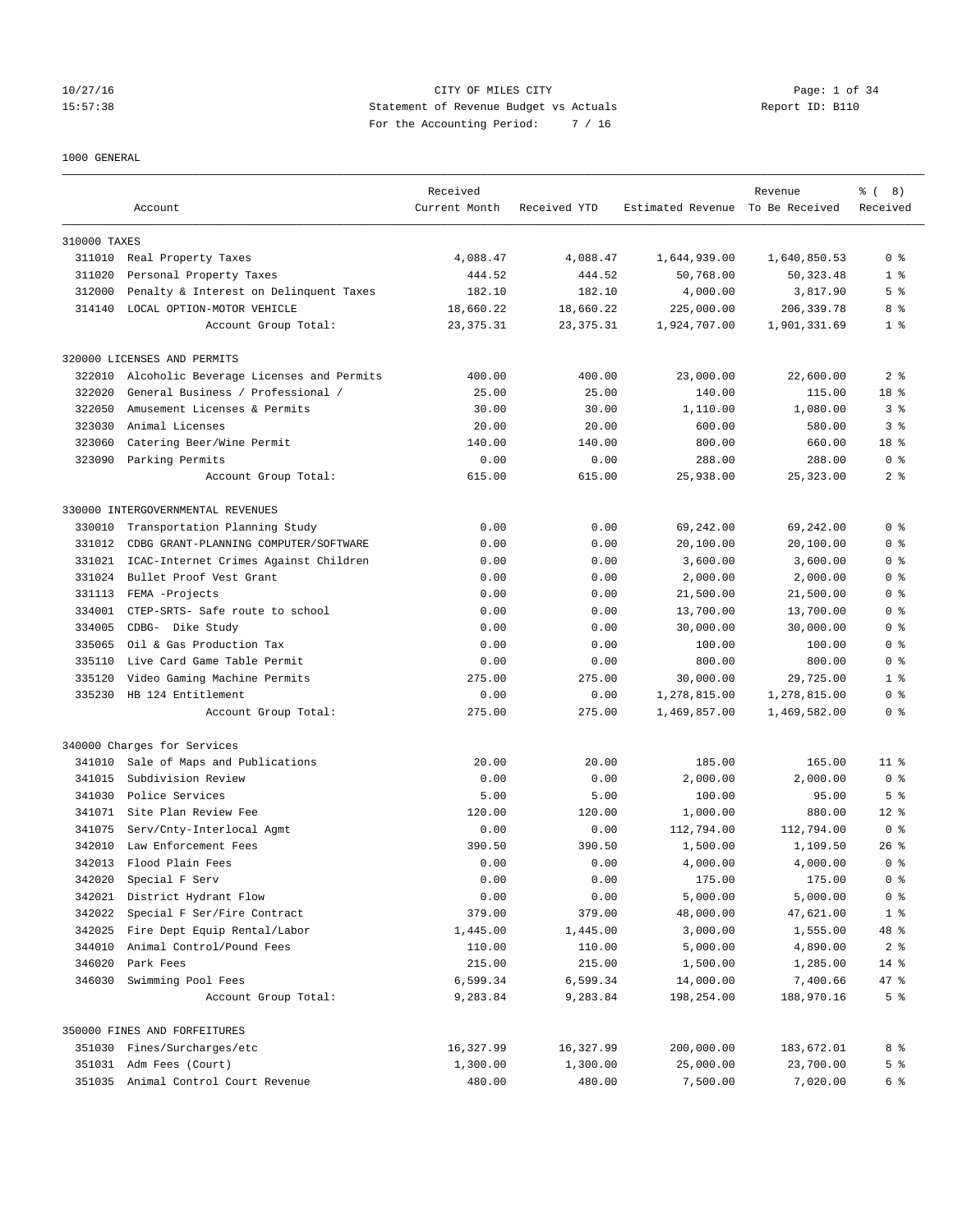# 10/27/16 CITY OF MILES CITY Page: 2 of 34 15:57:38 Statement of Revenue Budget vs Actuals Report ID: B110 For the Accounting Period: 7 / 16

#### 1000 GENERAL

|        |                                   | Received      |              |                   | Revenue        | $\frac{6}{6}$ (<br>8)     |
|--------|-----------------------------------|---------------|--------------|-------------------|----------------|---------------------------|
|        | Account                           | Current Month | Received YTD | Estimated Revenue | To Be Received | Received                  |
|        | Account Group Total:              | 18,107.99     | 18,107.99    | 232,500.00        | 214,392.01     | 8%                        |
|        | 360000 MISCELLANEOUS REVENUE      |               |              |                   |                |                           |
| 361005 | MidRivers Franchise Fees          | 0.00          | 0.00         | 98,000.00         | 98,000.00      | 0 <sup>8</sup>            |
| 361010 | Land Rental                       | 34,040.51     | 34,040.51    | 32,000.00         | $-2,040.51$    | 106%                      |
| 361020 | Building Rentals                  | 1,349.99      | 1,349.99     | 16,100.00         | 14,750.01      | 8 %                       |
| 362020 | MISC REVENUE                      | 31.01         | 31.01        | 10,000.00         | 9,968.99       | 0 <sup>8</sup>            |
| 362022 | Health Ins-MMIA Emp Benefits Prog | 5,912.52      | 5,912.52     | 0.00              | $-5,912.52$    | $\star\star$<br>$\approx$ |
| 362070 | WAGE ANALYSIS CONTRIBUTION        | 0.00          | 0.00         | 10,050.00         | 10,050.00      | 0 <sup>8</sup>            |
| 365000 | Contributions and Donations       | 55.00         | 55.00        | 1,000.00          | 945.00         | 6 %                       |
| 365012 | Swimming Lessions                 | 0.00          | 0.00         | 500.00            | 500.00         | 0 <sup>8</sup>            |
| 365013 | Shop With A Cop                   | 0.00          | 0.00         | 5,000.00          | 5,000.00       | 0 <sup>8</sup>            |
| 365014 | Denton Field Project/2015         | 0.00          | 0.00         | 44,576.00         | 44,576.00      | 0 <sup>8</sup>            |
| 365015 | Florence Stacy Foundation         | 500.00        | 500.00       | 66,917.00         | 66, 417.00     | 1 <sup>8</sup>            |
| 365016 | Milwaukee Park                    | 0.00          | 0.00         | 16,217.00         | 16,217.00      | 0 <sup>8</sup>            |
| 365040 | DONATIONS-FIRE/AMB                | 0.00          | 0.00         | 370.00            | 370.00         | 0 <sup>8</sup>            |
| 366040 | Misc.-BHS                         | 0.00          | 0.00         | 800.00            | 800.00         | 0 <sup>8</sup>            |
| 366050 | Sale of Junk/Salvage-PD cars      | 0.00          | 0.00         | 1,000.00          | 1,000.00       | 0 <sup>8</sup>            |
|        | Account Group Total:              | 41,889.03     | 41,889.03    | 302,530.00        | 260,640.97     | $14*$                     |
|        | 370000 INVESTMENT EARNINGS        |               |              |                   |                |                           |
|        | 371010 Investment Earnings        | 474.28        | 474.28       | 2,100.00          | 1,625.72       | $23$ $%$                  |
|        | Account Group Total:              | 474.28        | 474.28       | 2,100.00          | 1,625.72       | $23$ $%$                  |
|        | 380000 OTHER FINANCING SOURCES    |               |              |                   |                |                           |
| 381070 | Proceeds/Loans/Intercap 016-2015  | 0.00          | 0.00         | 302,500.00        | 302,500.00     | 0 <sup>8</sup>            |
| 383000 | Interfund Operating Transfer      | 26, 257.00    | 26, 257.00   | 606,367.00        | 580,110.00     | $4\degree$                |
|        | Account Group Total:              | 26, 257.00    | 26, 257.00   | 908,867.00        | 882,610.00     | 3 <sup>8</sup>            |
|        | Fund Total:                       | 120, 277.45   | 120, 277.45  | 5,064,753.00      | 4.944.475.55   | 2 <sup>8</sup>            |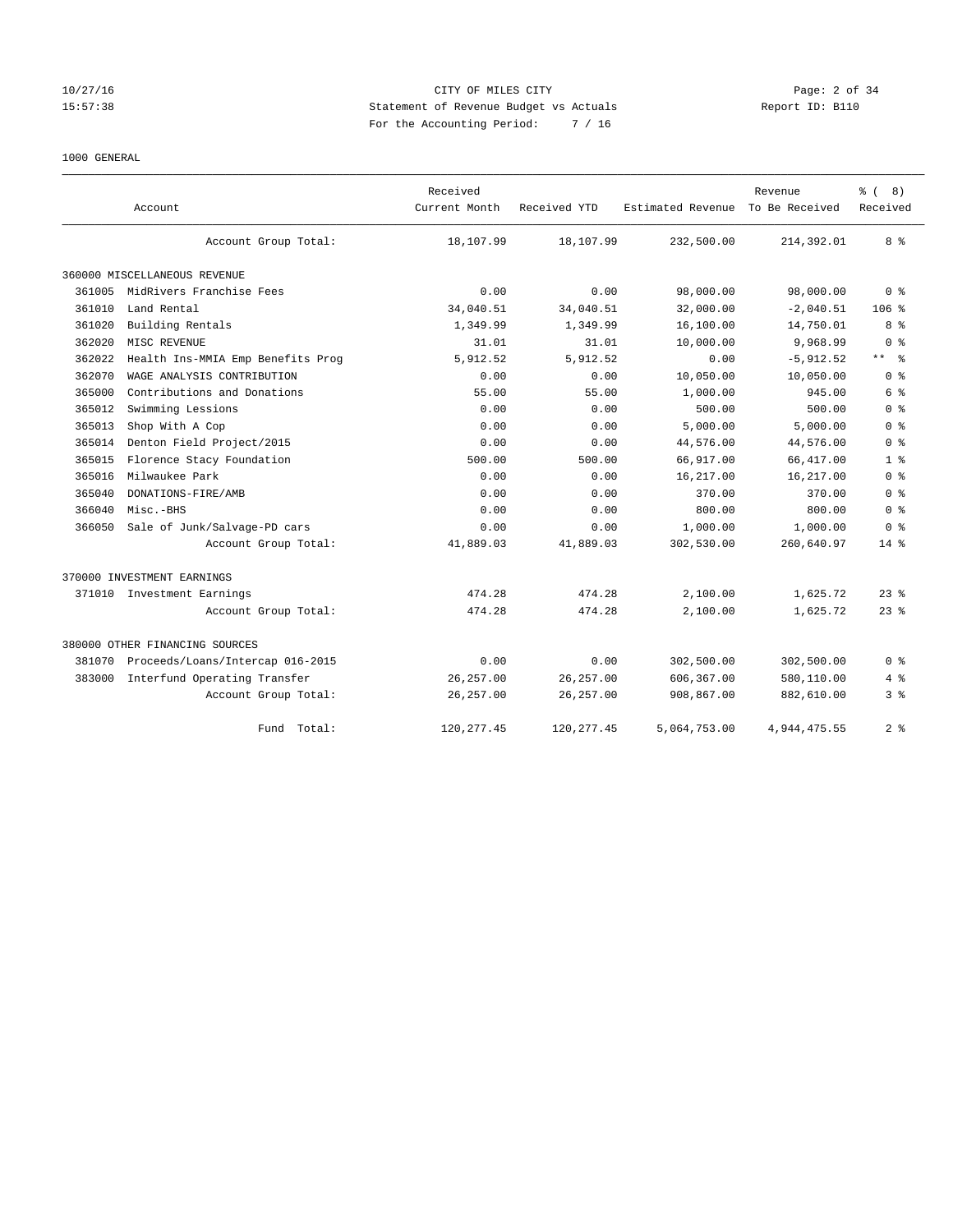# 10/27/16 CITY OF MILES CITY Page: 3 of 34 15:57:38 Statement of Revenue Budget vs Actuals Report ID: B110 For the Accounting Period: 7 / 16

#### 2220 LIBRARY

|        |                              | Received      |              |                   | Revenue        | $\frac{6}{6}$<br>8) |
|--------|------------------------------|---------------|--------------|-------------------|----------------|---------------------|
|        | Account                      | Current Month | Received YTD | Estimated Revenue | To Be Received | Received            |
|        | 340000 Charges for Services  |               |              |                   |                |                     |
| 341075 | Serv/Cnty-Interlocal Agmt    | 0.00          | 0.00         | 39,808.00         | 39,808.00      | 0 <sup>8</sup>      |
| 346070 | Library Fees                 | 205.95        | 205.95       | 4,000.00          | 3,794.05       | 5 <sup>8</sup>      |
| 346074 | Book Sales                   | 59.80         | 59.80        | 400.00            | 340.20         | 15 <sup>°</sup>     |
|        | Account Group Total:         | 265.75        | 265.75       | 44,208.00         | 43,942.25      | 1 <sup>8</sup>      |
| 380000 | OTHER FINANCING SOURCES      |               |              |                   |                |                     |
| 383000 | Interfund Operating Transfer | 24,483.00     | 24,483.00    | 293,791.00        | 269,308.00     | 8 %                 |
|        | Account Group Total:         | 24,483.00     | 24,483.00    | 293,791.00        | 269,308.00     | 8 %                 |
|        | Total:<br>Fund               | 24,748.75     | 24,748.75    | 337,999.00        | 313,250.25     | 7 %                 |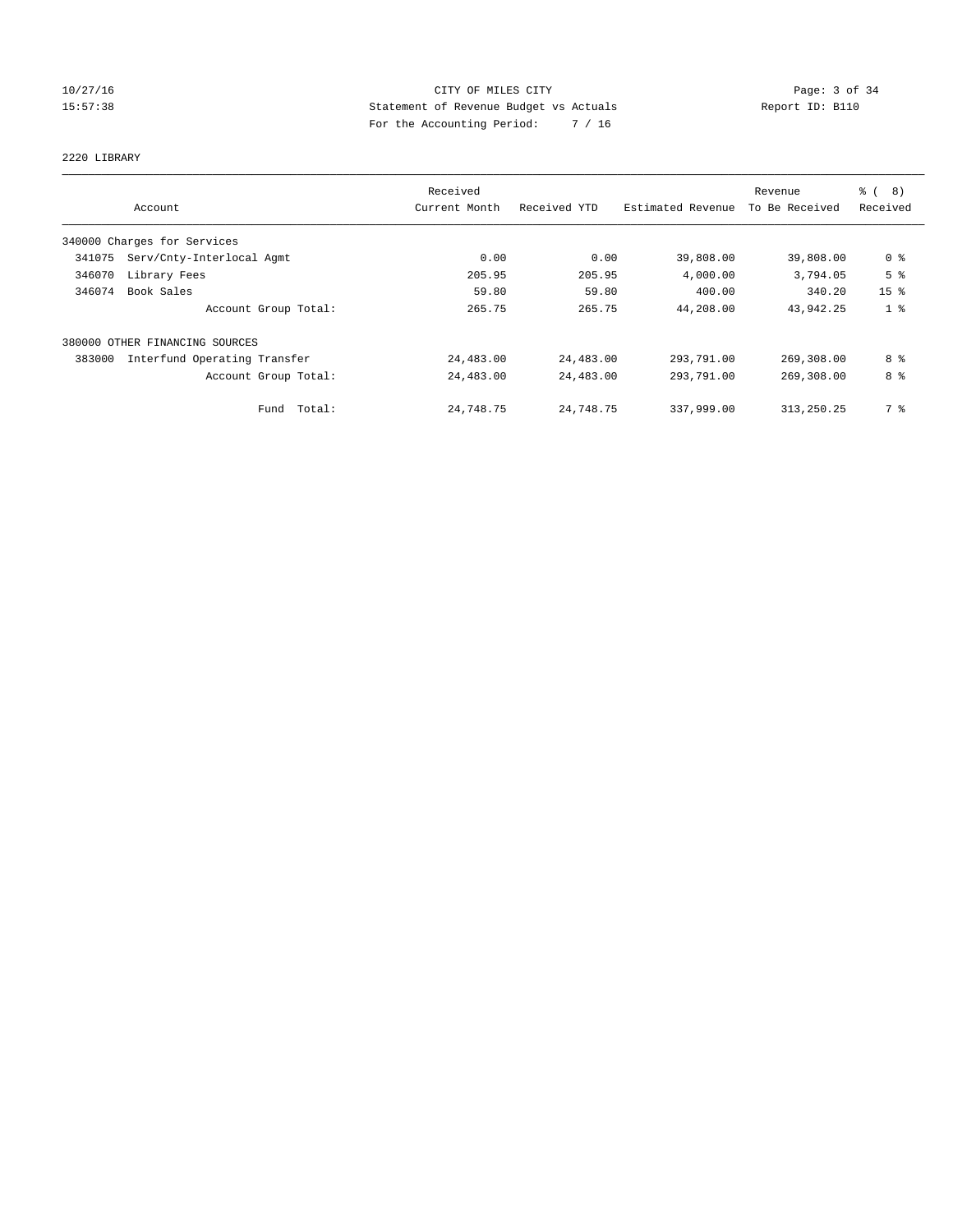# 10/27/16 CITY OF MILES CITY Page: 4 of 34 15:57:38 Statement of Revenue Budget vs Actuals Report ID: B110 For the Accounting Period: 7 / 16

2260 EMERGENCY DISASTER

|              | Account                                | Received<br>Current Month | Received YTD | Estimated Revenue To Be Received | Revenue | <sub>ර</sub> ි ( 8 )<br>Received |  |
|--------------|----------------------------------------|---------------------------|--------------|----------------------------------|---------|----------------------------------|--|
| 310000 TAXES |                                        |                           |              |                                  |         |                                  |  |
| 312000       | Penalty & Interest on Delinquent Taxes | 1.73                      | 1.73         | 0.00                             | $-1.73$ | $***$ $\frac{6}{10}$             |  |
|              | Account Group Total:                   | 1.73                      | 1.73         | 0.00                             | $-1.73$ | $***$ $\frac{6}{10}$             |  |
|              | Fund Total:                            | 1.73                      | 1.73         | 0.00                             | $-1.73$ | $***$ $\frac{6}{10}$             |  |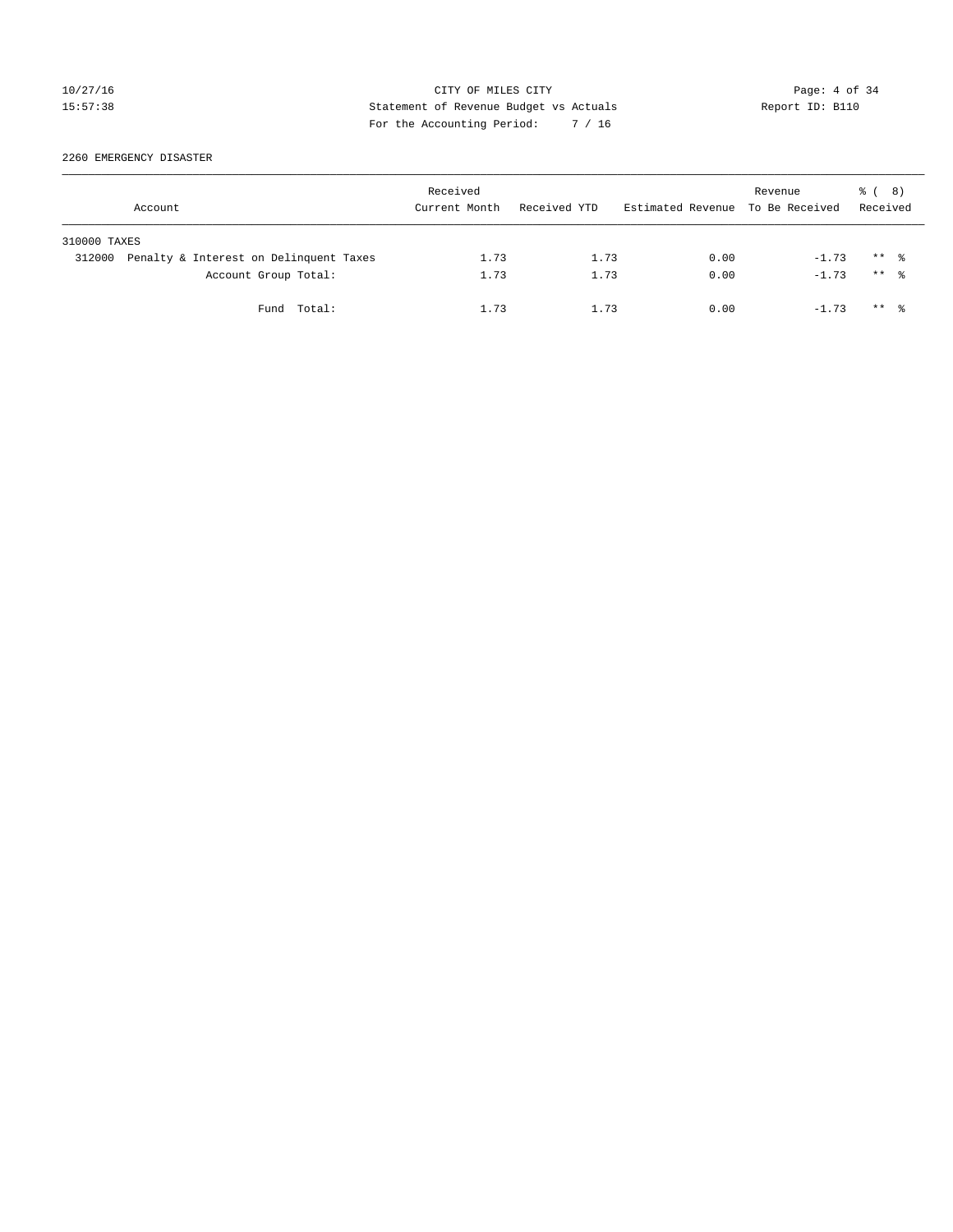# 10/27/16 CITY OF MILES CITY Page: 5 of 34 15:57:38 Statement of Revenue Budget vs Actuals Report ID: B110 For the Accounting Period: 7 / 16

#### 2270 Health

|                                        | Received      |              |                   | Revenue        | ී (<br>8)      |
|----------------------------------------|---------------|--------------|-------------------|----------------|----------------|
| Account                                | Current Month | Received YTD | Estimated Revenue | To Be Received | Received       |
| 340000 Charges for Services            |               |              |                   |                |                |
| Health Inspection Fees<br>344030       | 0.00          | 0.00         | 20,000.00         | 20,000.00      | 0 <sup>8</sup> |
| Account Group Total:                   | 0.00          | 0.00         | 20,000.00         | 20,000.00      | 0 <sup>8</sup> |
| 380000 OTHER FINANCING SOURCES         |               |              |                   |                |                |
| Interfund Operating Transfer<br>383000 | 0.00          | 0.00         | 16,500.00         | 16,500.00      | 0 <sup>8</sup> |
| Account Group Total:                   | 0.00          | 0.00         | 16,500.00         | 16,500.00      | 0 <sup>8</sup> |
| Fund Total:                            | 0.00          | 0.00         | 36,500.00         | 36,500.00      | 0 %            |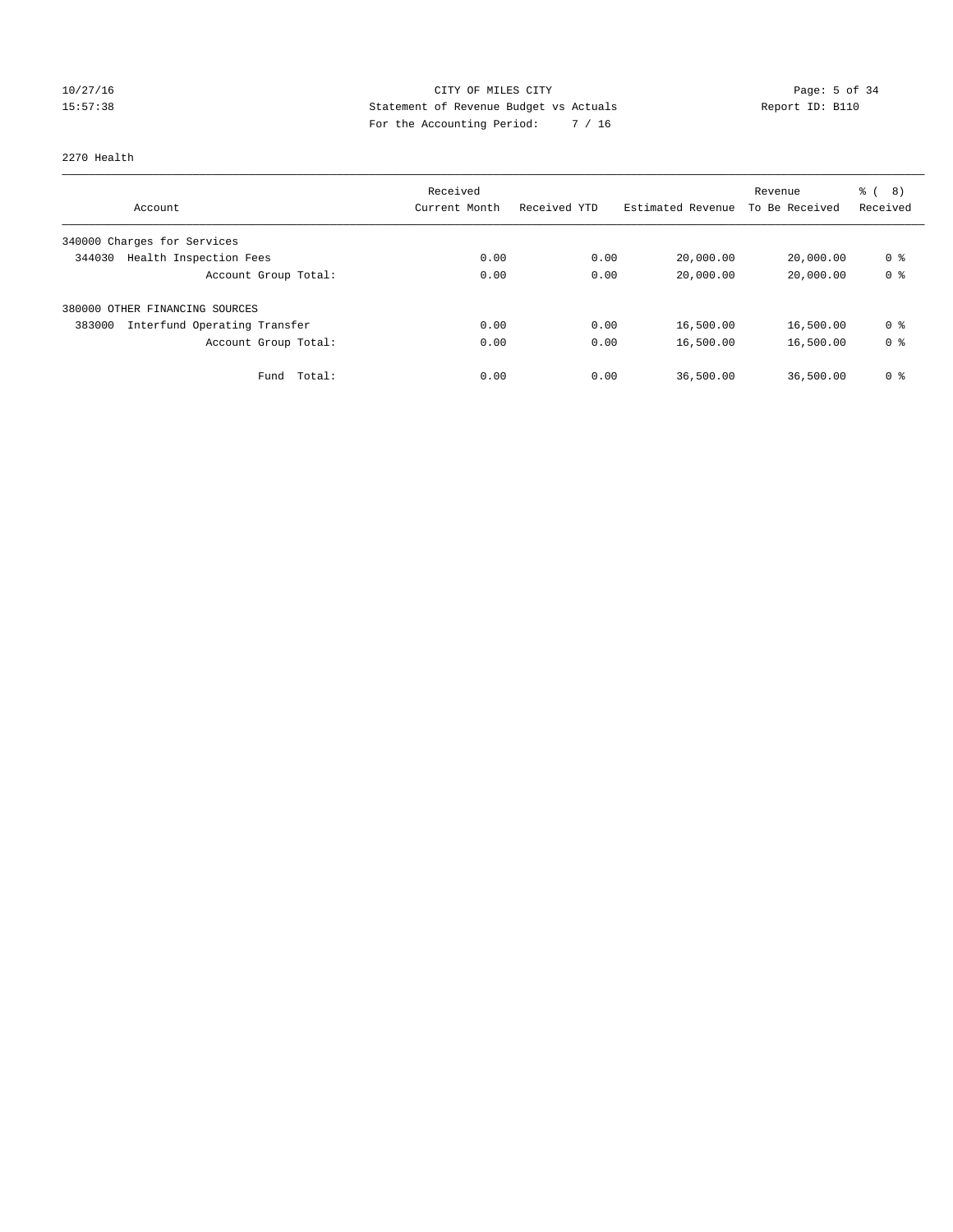# 10/27/16 CITY OF MILES CITY Page: 6 of 34 15:57:38 Statement of Revenue Budget vs Actuals Report ID: B110 For the Accounting Period: 7 / 16

2310 TIFD-Downtown

|                                     | Received      |              |                   | Revenue        | $\frac{6}{6}$ ( 8) |
|-------------------------------------|---------------|--------------|-------------------|----------------|--------------------|
| Account                             | Current Month | Received YTD | Estimated Revenue | To Be Received | Received           |
| 330000 INTERGOVERNMENTAL REVENUES   |               |              |                   |                |                    |
| 331171<br>HP-CDBG-ED Grant          | 0.00          | 0.00         | 190,000.00        | 190,000.00     | 0 <sup>8</sup>     |
| 331172<br>Montana Main St Grant     | 0.00          | 0.00         | 10,000.00         | 10,000.00      | 0 <sup>8</sup>     |
| Account Group Total:                | 0.00          | 0.00         | 200,000.00        | 200,000.00     | 0 <sup>8</sup>     |
| 340000 Charges for Services         |               |              |                   |                |                    |
| Preservation Service Fees<br>346080 | 0.00          | 0.00         | 10,000.00         | 10,000.00      | 0 <sup>8</sup>     |
| Account Group Total:                | 0.00          | 0.00         | 10,000.00         | 10,000.00      | 0 <sup>8</sup>     |
| 360000 MISCELLANEOUS REVENUE        |               |              |                   |                |                    |
| 365020<br>Private Grant             | 0.00          | 0.00         | 8,800.00          | 8,800.00       | 0 <sup>8</sup>     |
| Account Group Total:                | 0.00          | 0.00         | 8,800.00          | 8,800.00       | 0 <sup>8</sup>     |
| Total:<br>Fund                      | 0.00          | 0.00         | 218,800.00        | 218,800.00     | 0 <sup>8</sup>     |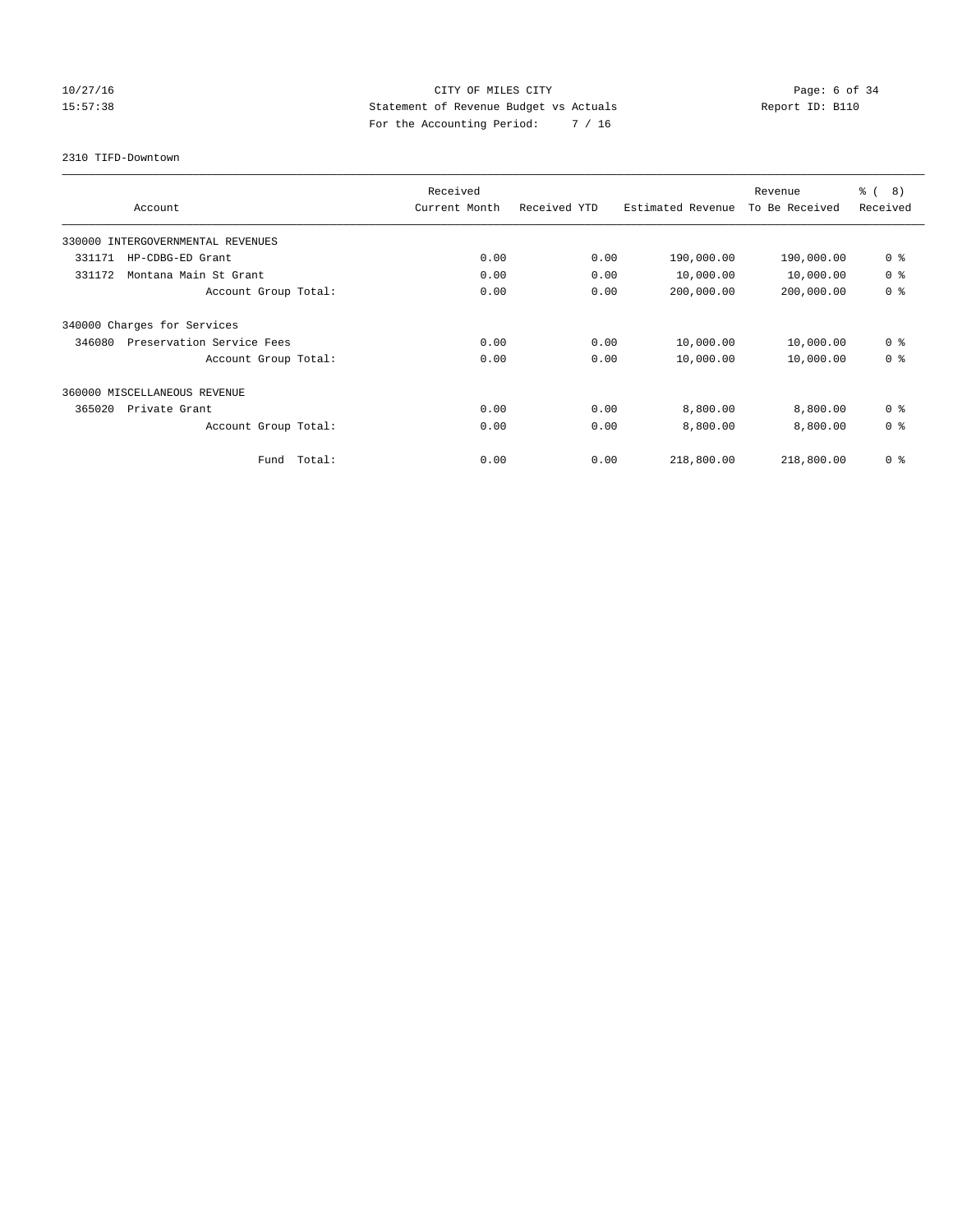#### 10/27/16 CITY OF MILES CITY Page: 7 of 34 15:57:38 Statement of Revenue Budget vs Actuals Report ID: B110 For the Accounting Period: 7 / 16

2350 Local Government/Study Commission

|              | Account                 |             | Received<br>Current Month |       | Received YTD |       | Estimated Revenue | Revenue<br>To Be Received | <sub>ර</sub> ි ( 8 )<br>Received |
|--------------|-------------------------|-------------|---------------------------|-------|--------------|-------|-------------------|---------------------------|----------------------------------|
| 310000 TAXES |                         |             |                           |       |              |       |                   |                           |                                  |
| 311010       | Real Property Taxes     |             |                           | 23.19 |              | 23.19 | 11,739.00         | 11,715.81                 | 0 %                              |
| 311020       | Personal Property Taxes |             |                           | 2.53  |              | 2.53  | 0.00              | $-2.53$                   | ** 8                             |
|              | Account Group Total:    |             |                           | 25.72 |              | 25.72 | 11,739.00         | 11,713.28                 | 0 %                              |
|              |                         | Fund Total: |                           | 25.72 |              | 25.72 | 11,739.00         | 11,713.28                 | 0 %                              |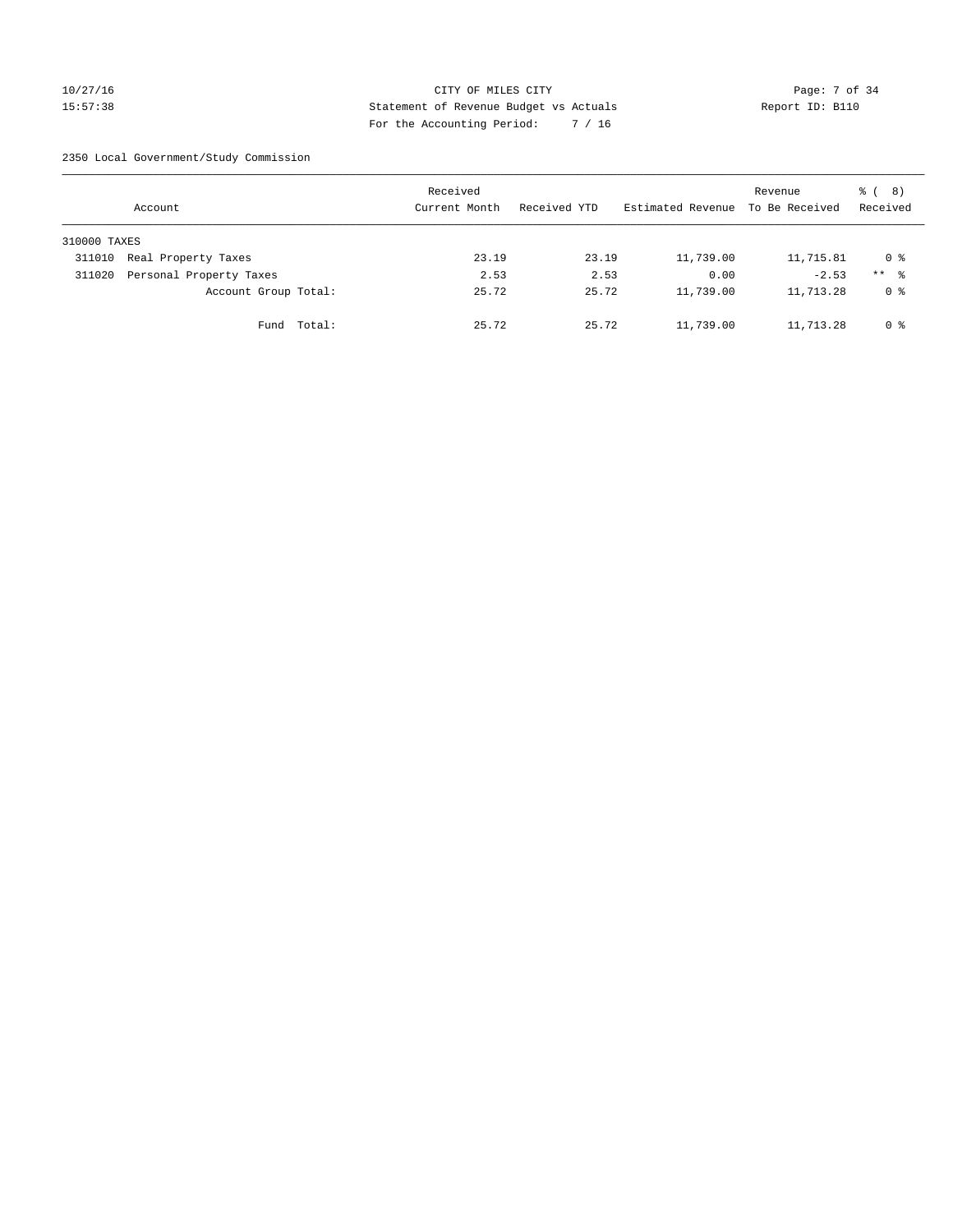#### 10/27/16 CITY OF MILES CITY Page: 8 of 34 15:57:38 Statement of Revenue Budget vs Actuals Report ID: B110 For the Accounting Period: 7 / 16

2372 Permissive Medical Levy

|              | Account                                | Received<br>Current Month | Received YTD | Estimated Revenue | Revenue<br>To Be Received | (8)<br>ී (<br>Received |
|--------------|----------------------------------------|---------------------------|--------------|-------------------|---------------------------|------------------------|
| 310000 TAXES |                                        |                           |              |                   |                           |                        |
| 311010       | Real Property Taxes                    | 449.30                    | 449.30       | 186,949.00        | 186,499.70                | 0 %                    |
| 311020       | Personal Property Taxes                | 48.86                     | 48.86        | 5,769.00          | 5,720.14                  | 1 <sup>8</sup>         |
| 312000       | Penalty & Interest on Delinquent Taxes | 6.08                      | 6.08         | 0.00              | $-6.08$                   | $***$ $\frac{6}{5}$    |
|              | Account Group Total:                   | 504.24                    | 504.24       | 192,718.00        | 192, 213. 76              | 0 %                    |
|              | Total:<br>Fund                         | 504.24                    | 504.24       | 192,718.00        | 192, 213.76               | 0 %                    |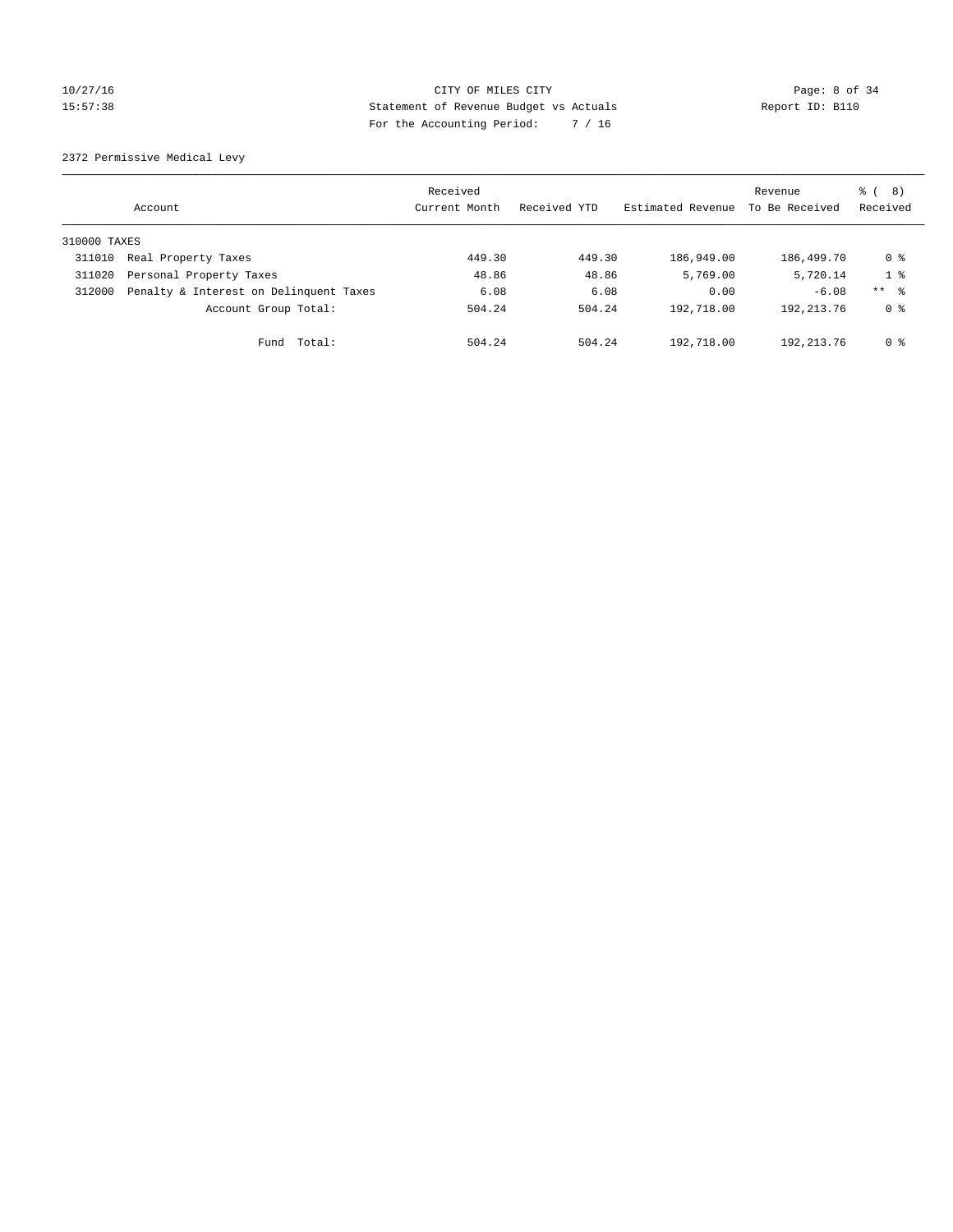#### 10/27/16 CITY OF MILES CITY Page: 9 of 34 15:57:38 Statement of Revenue Budget vs Actuals Report ID: B110 For the Accounting Period: 7 / 16

#### 2394 BUILDING CODE ENFORCEMENT

| Account                              | Received<br>Current Month | Received YTD | Estimated Revenue | Revenue<br>To Be Received | $\frac{6}{6}$ ( 8)<br>Received |
|--------------------------------------|---------------------------|--------------|-------------------|---------------------------|--------------------------------|
| 320000 LICENSES AND PERMITS          |                           |              |                   |                           |                                |
| Building & Related Permits<br>323010 | 6,482.65                  | 6,482.65     | 75,000.00         | 68,517.35                 | 9 %                            |
| Account Group Total:                 | 6,482.65                  | 6,482.65     | 75,000.00         | 68,517.35                 | 9 %                            |
| Fund Total:                          | 6,482.65                  | 6,482.65     | 75,000.00         | 68,517.35                 | 9 %                            |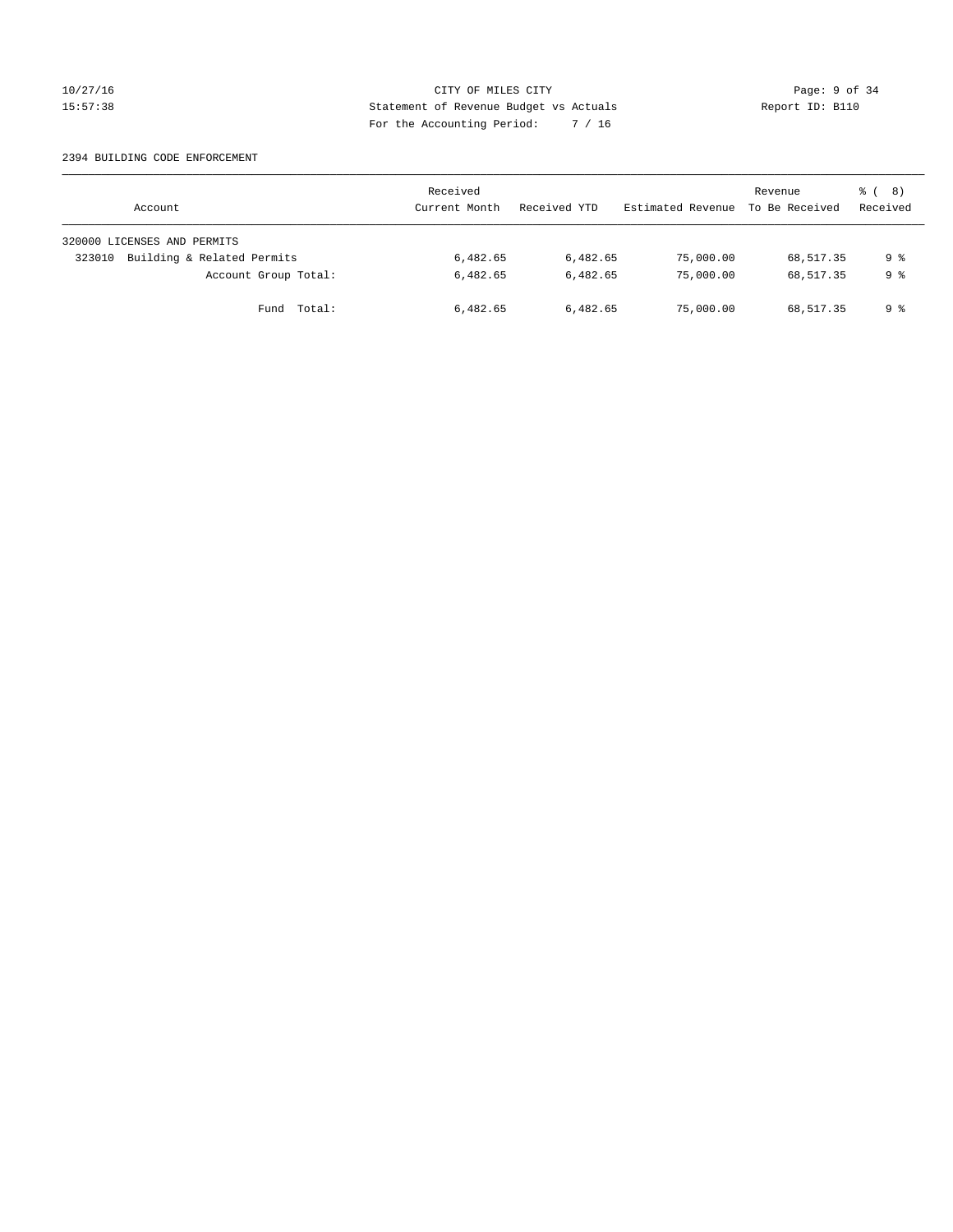# 10/27/16 Page: 10 of 34 15:57:38 Statement of Revenue Budget vs Actuals Report ID: B110 For the Accounting Period: 7 / 16

2400 LTG M D#165-(Gen City)

|        | Account                                  | Received<br>Current Month | Received YTD | Estimated Revenue | Revenue<br>To Be Received | ී (<br>8)<br>Received |
|--------|------------------------------------------|---------------------------|--------------|-------------------|---------------------------|-----------------------|
|        | 360000 MISCELLANEOUS REVENUE             |                           |              |                   |                           |                       |
| 363010 | Maintenance Assessments                  | 874.93                    | 874.93       | 173,514.00        | 172,639.07                | 1 <sup>8</sup>        |
| 363040 | Penalty & Interest on Deling Assessments | 36.13                     | 36.13        | 500.00            | 463.87                    | 7 %                   |
|        | Account Group Total:                     | 911.06                    | 911.06       | 174,014.00        | 173,102.94                | 1 <sub>8</sub>        |
| 370000 | INVESTMENT EARNINGS                      |                           |              |                   |                           |                       |
| 371010 | Investment Earnings                      | 20.38                     | 20.38        | 100.00            | 79.62                     | $20*$                 |
|        | Account Group Total:                     | 20.38                     | 20.38        | 100.00            | 79.62                     | $20*$                 |
|        | Fund Total:                              | 931.44                    | 931.44       | 174,114.00        | 173,182.56                | 1 <sup>°</sup>        |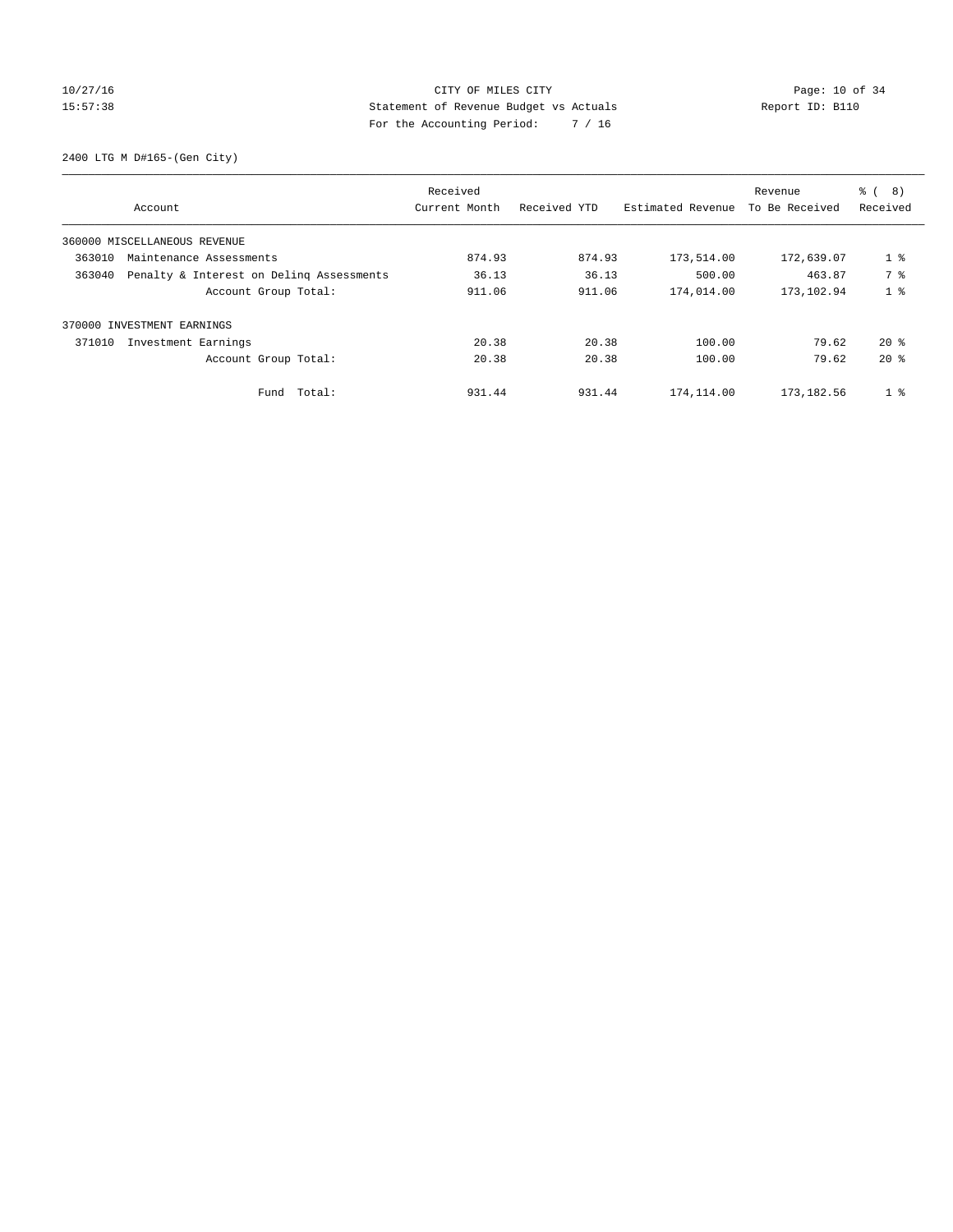# 10/27/16 Page: 11 of 34 15:57:38 Statement of Revenue Budget vs Actuals Report ID: B110 For the Accounting Period: 7 / 16

2420 LTG M D#167-(MilesAddn Etc)

|                                                    | Received      |              |                   | Revenue        | $\frac{6}{6}$<br>8) |
|----------------------------------------------------|---------------|--------------|-------------------|----------------|---------------------|
| Account                                            | Current Month | Received YTD | Estimated Revenue | To Be Received | Received            |
| 360000 MISCELLANEOUS REVENUE                       |               |              |                   |                |                     |
| 363010<br>Maintenance Assessments                  | 482.76        | 482.76       | 30,310.00         | 29,827.24      | 2 <sub>8</sub>      |
| 363040<br>Penalty & Interest on Deling Assessments | 19.93         | 19.93        | 100.00            | 80.07          | $20*$               |
| Account Group Total:                               | 502.69        | 502.69       | 30,410.00         | 29,907.31      | 2 <sub>8</sub>      |
| 370000 INVESTMENT EARNINGS                         |               |              |                   |                |                     |
| 371010<br>Investment Earnings                      | 5.92          | 5.92         | 0.00              | $-5.92$        | ** 왕                |
| Account Group Total:                               | 5.92          | 5.92         | 0.00              | $-5.92$        | $***$ $\approx$     |
| Total:<br>Fund                                     | 508.61        | 508.61       | 30,410.00         | 29,901.39      | 2 <sub>8</sub>      |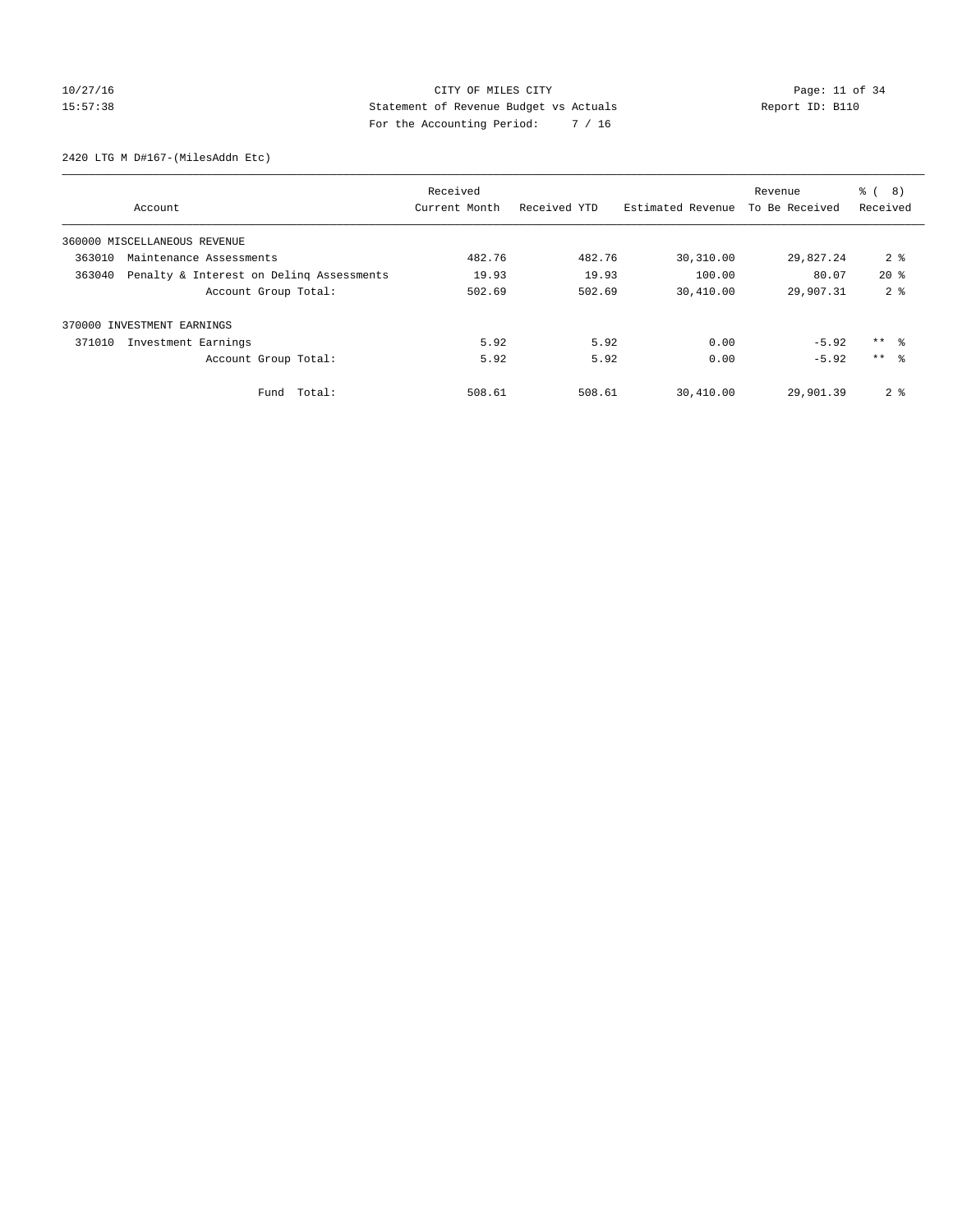# 10/27/16 Page: 12 of 34 15:57:38 Statement of Revenue Budget vs Actuals Report ID: B110 For the Accounting Period: 7 / 16

2430 LTG M D#171-(Balsam Est)

|                                   |             | Received      |              |                   | Revenue        | (8)<br>ී (      |
|-----------------------------------|-------------|---------------|--------------|-------------------|----------------|-----------------|
| Account                           |             | Current Month | Received YTD | Estimated Revenue | To Be Received | Received        |
| 360000 MISCELLANEOUS REVENUE      |             |               |              |                   |                |                 |
| 363010<br>Maintenance Assessments |             | 0.00          | 0.00         | 5,607.00          | 5,607.00       | 0 %             |
| Account Group Total:              |             | 0.00          | 0.00         | 5,607.00          | 5,607.00       | 0 <sup>8</sup>  |
| 370000 INVESTMENT EARNINGS        |             |               |              |                   |                |                 |
| 371010<br>Investment Earnings     |             | 0.53          | 0.53         | 0.00              | $-0.53$        | $***$ $\approx$ |
| Account Group Total:              |             | 0.53          | 0.53         | 0.00              | $-0.53$        | ** %            |
|                                   | Fund Total: | 0.53          | 0.53         | 5,607.00          | 5,606.47       | 0 <sup>8</sup>  |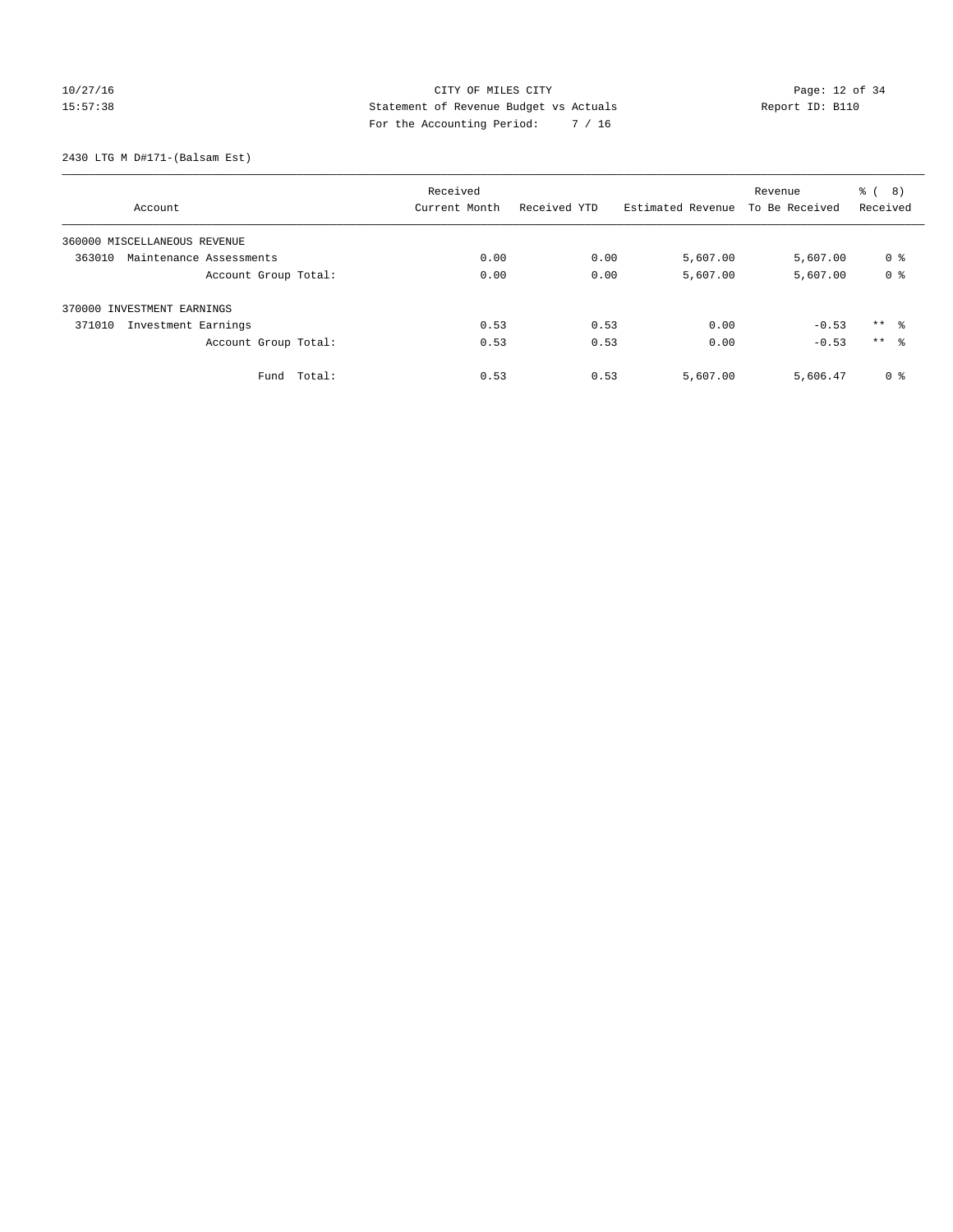# 10/27/16 Page: 13 of 34 15:57:38 Statement of Revenue Budget vs Actuals Report ID: B110 For the Accounting Period: 7 / 16

2440 LTG M D#172-(Main Str)

|        |                                          | Received      |              |                   | Revenue        | ී (<br>8)      |
|--------|------------------------------------------|---------------|--------------|-------------------|----------------|----------------|
|        | Account                                  | Current Month | Received YTD | Estimated Revenue | To Be Received | Received       |
|        | 360000 MISCELLANEOUS REVENUE             |               |              |                   |                |                |
| 363010 | Maintenance Assessments                  | 79.50         | 79.50        | 18,528.00         | 18,448.50      | 0 <sup>8</sup> |
| 363040 | Penalty & Interest on Deling Assessments | 3.28          | 3.28         | 100.00            | 96.72          | 3 <sup>8</sup> |
|        | Account Group Total:                     | 82.78         | 82.78        | 18,628.00         | 18,545.22      | 0 <sup>8</sup> |
| 370000 | INVESTMENT EARNINGS                      |               |              |                   |                |                |
| 371010 | Investment Earnings                      | 3.48          | 3.48         | 50.00             | 46.52          | 7 %            |
|        | Account Group Total:                     | 3.48          | 3.48         | 50.00             | 46.52          | 7 %            |
|        | Fund Total:                              | 86.26         | 86.26        | 18,678.00         | 18,591.74      | 0 %            |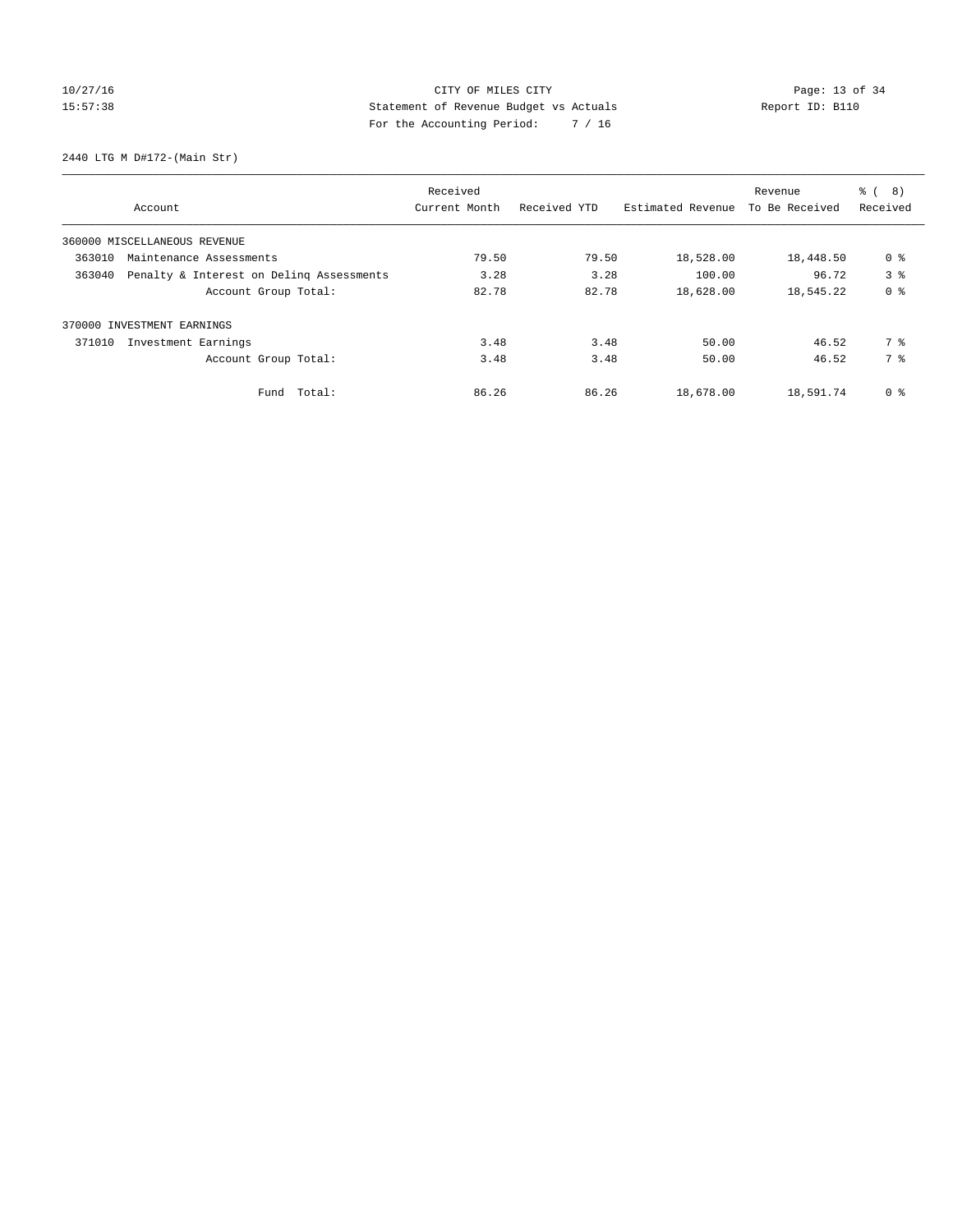# 10/27/16 Page: 14 of 34 15:57:38 Statement of Revenue Budget vs Actuals Report ID: B110 For the Accounting Period: 7 / 16

2450 LTG M D#195-(SG-Trico)

|                                   | Received      |              |                   | Revenue        | ී (<br>8)           |
|-----------------------------------|---------------|--------------|-------------------|----------------|---------------------|
| Account                           | Current Month | Received YTD | Estimated Revenue | To Be Received | Received            |
| 360000 MISCELLANEOUS REVENUE      |               |              |                   |                |                     |
| 363010<br>Maintenance Assessments | 0.00          | 0.00         | 5,889.00          | 5,889.00       | 0 <sup>8</sup>      |
| Account Group Total:              | 0.00          | 0.00         | 5,889.00          | 5,889.00       | 0 <sup>8</sup>      |
| 370000 INVESTMENT EARNINGS        |               |              |                   |                |                     |
| 371010<br>Investment Earnings     | 1.17          | 1.17         | 0.00              | $-1.17$        | $***$ $\frac{6}{3}$ |
| Account Group Total:              | 1.17          | 1.17         | 0.00              | $-1.17$        | ** %                |
| Fund Total:                       | 1.17          | 1.17         | 5,889.00          | 5,887.83       | 0 <sup>8</sup>      |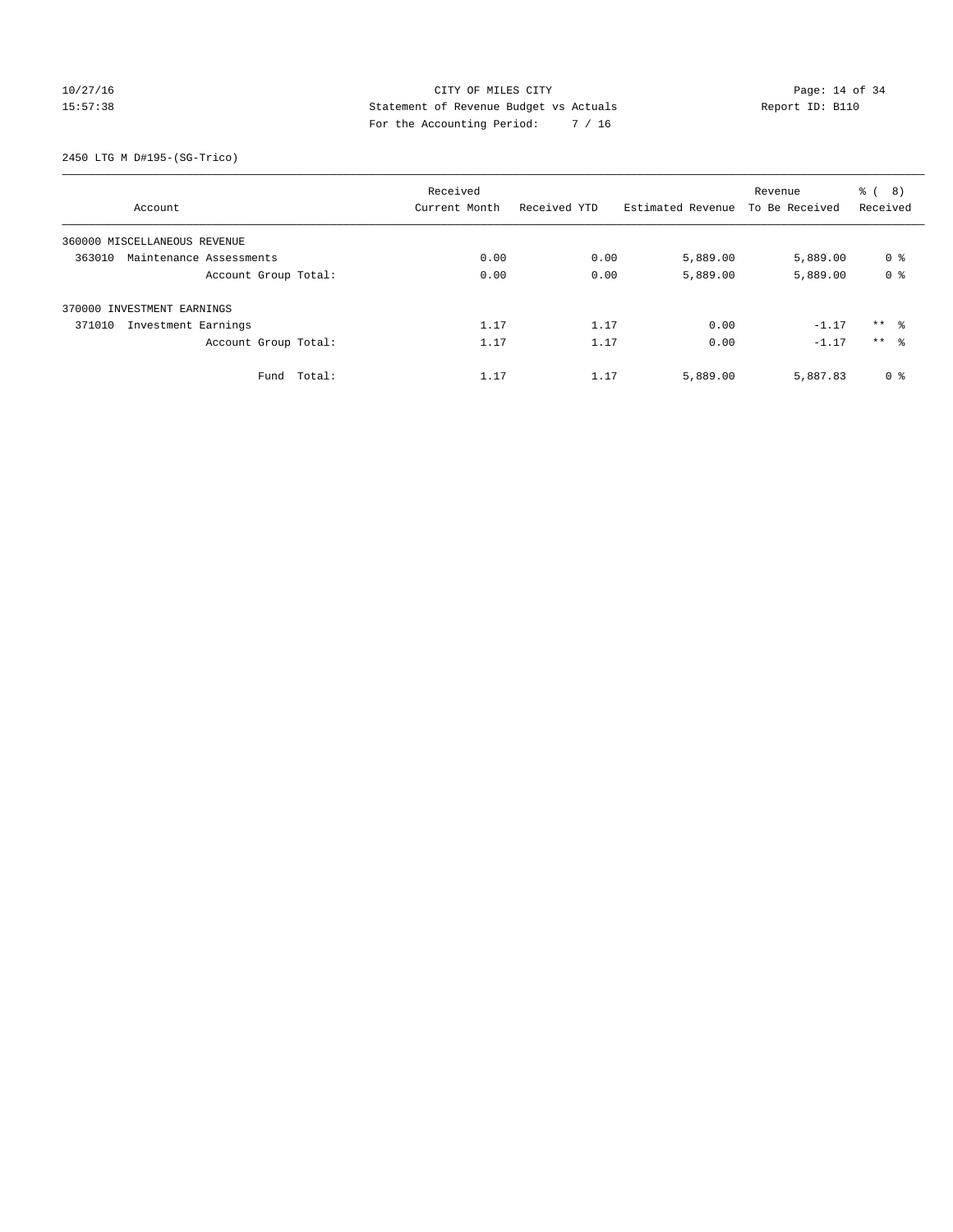# 10/27/16 Page: 15 of 34 15:57:38 Statement of Revenue Budget vs Actuals Report ID: B110 For the Accounting Period: 7 / 16

2470 LTG M D#202-(SG-MDU&NV)

|        |                                          | Received      |              |                   | Revenue        | る (<br>8)       |
|--------|------------------------------------------|---------------|--------------|-------------------|----------------|-----------------|
|        | Account                                  | Current Month | Received YTD | Estimated Revenue | To Be Received | Received        |
|        | 360000 MISCELLANEOUS REVENUE             |               |              |                   |                |                 |
| 363010 | Maintenance Assessments                  | 231.44        | 231.44       | 7,678.00          | 7,446.56       | 3 <sup>8</sup>  |
| 363040 | Penalty & Interest on Deling Assessments | 9.56          | 9.56         | 10.00             | 0.44           | 96 <sup>°</sup> |
|        | Account Group Total:                     | 241.00        | 241.00       | 7,688.00          | 7,447.00       | 3 <sup>8</sup>  |
|        | 370000 INVESTMENT EARNINGS               |               |              |                   |                |                 |
| 371010 | Investment Earnings                      | 1.24          | 1.24         | 0.00              | $-1.24$        | ** 왕            |
|        | Account Group Total:                     | 1.24          | 1.24         | 0.00              | $-1.24$        | $***$ $\approx$ |
|        | Fund Total:                              | 242.24        | 242.24       | 7,688.00          | 7,445.76       | 3 <sup>8</sup>  |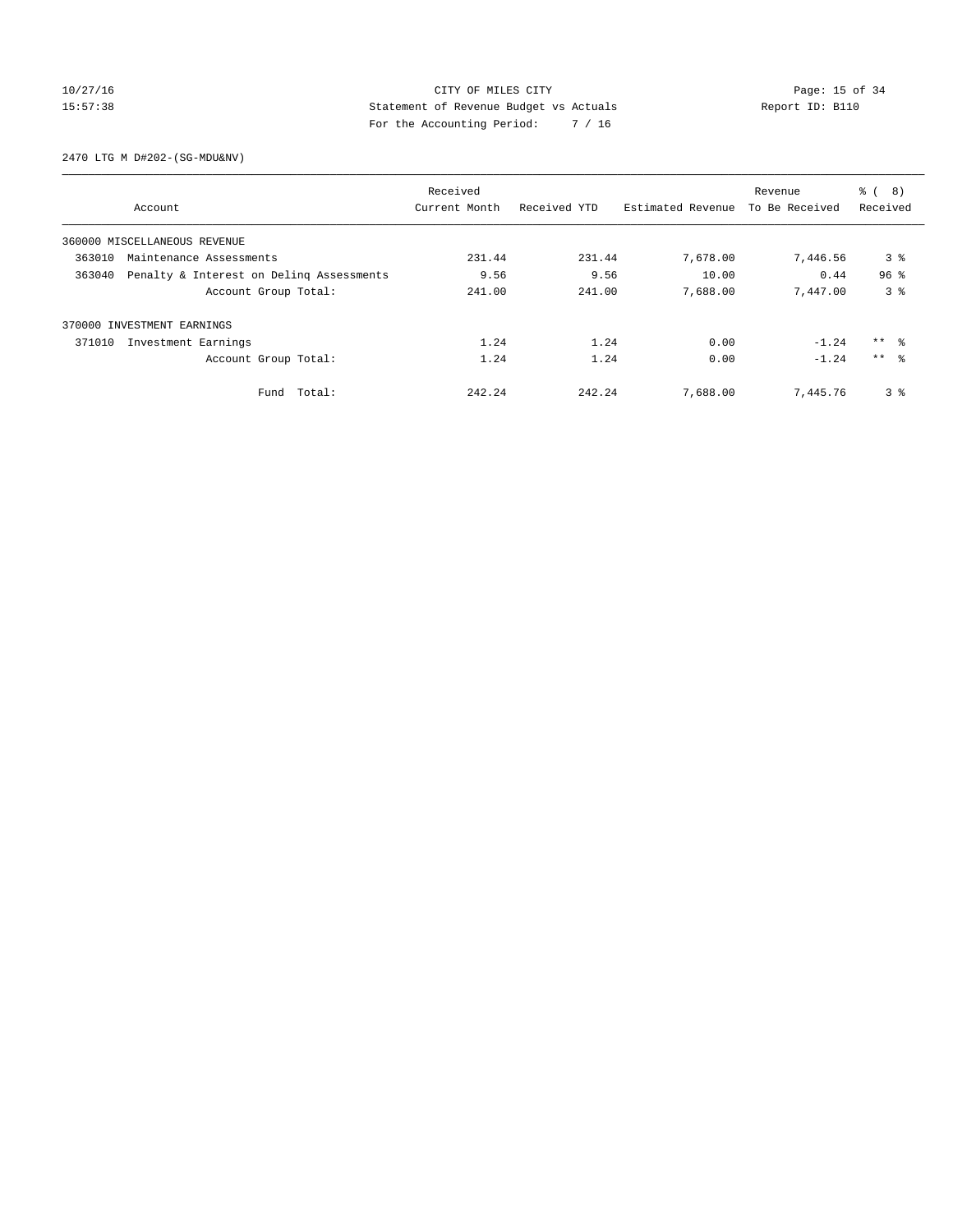# 10/27/16 **Page: 16 of 34** CITY OF MILES CITY **Page: 16 of 34** 15:57:38 Statement of Revenue Budget vs Actuals Report ID: B110 For the Accounting Period: 7 / 16

2480 LTG M M#173-(Milestown Estates)

|                                   | Received      |              |                   | Revenue        | ී (<br>(8)      |
|-----------------------------------|---------------|--------------|-------------------|----------------|-----------------|
| Account                           | Current Month | Received YTD | Estimated Revenue | To Be Received | Received        |
| 360000 MISCELLANEOUS REVENUE      |               |              |                   |                |                 |
| 363010<br>Maintenance Assessments | 0.00          | 0.00         | 1,431.00          | 1,431.00       | 0 <sup>8</sup>  |
| Account Group Total:              | 0.00          | 0.00         | 1,431.00          | 1,431.00       | 0 <sup>8</sup>  |
| 370000 INVESTMENT EARNINGS        |               |              |                   |                |                 |
| 371010<br>Investment Earnings     | 0.67          | 0.67         | 0.00              | $-0.67$        | $***$ $\approx$ |
| Account Group Total:              | 0.67          | 0.67         | 0.00              | $-0.67$        | $***$ $\approx$ |
| Fund Total:                       | 0.67          | 0.67         | 1,431.00          | 1,430.33       | 0 <sup>8</sup>  |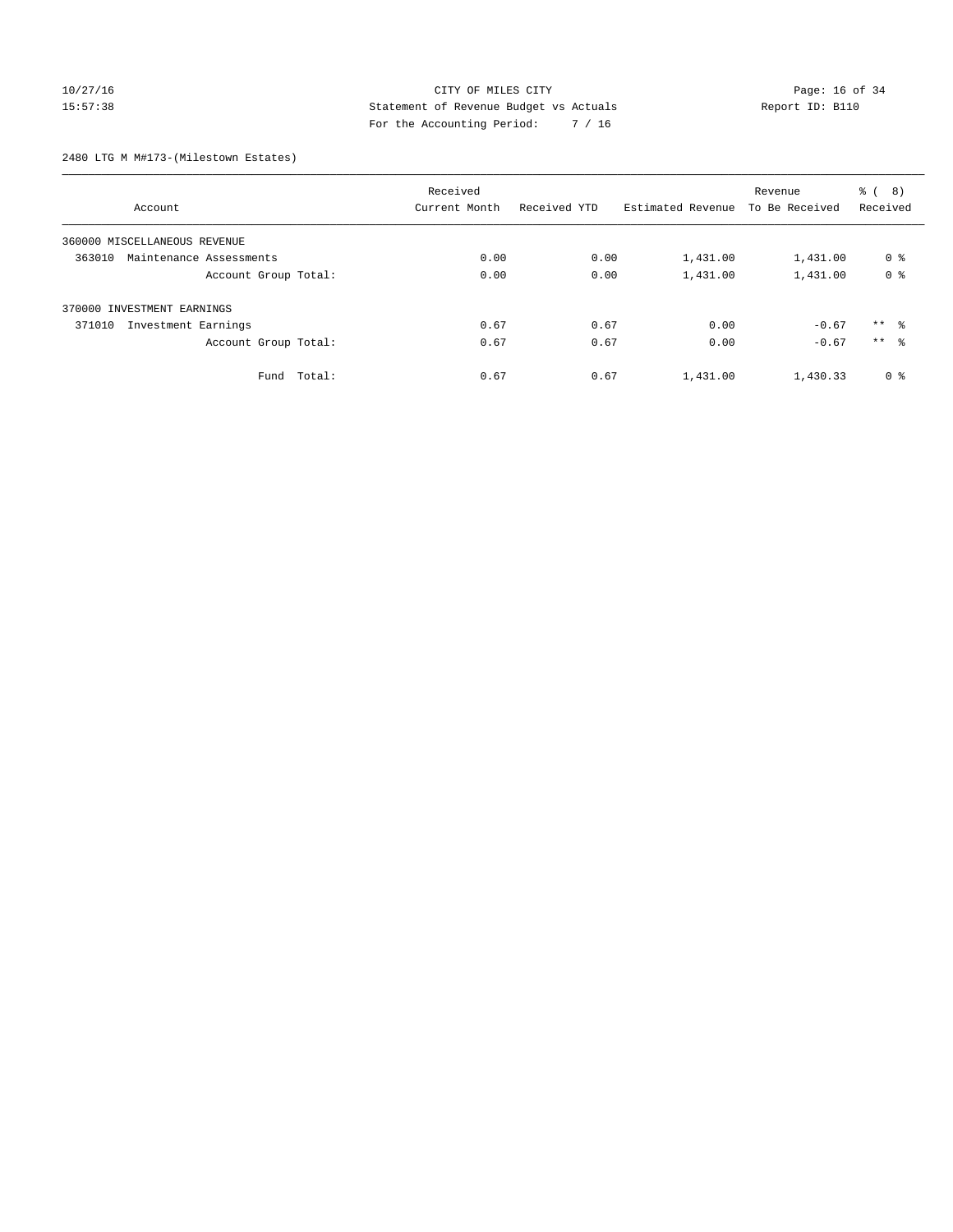# 10/27/16 Page: 17 of 34 15:57:38 Statement of Revenue Budget vs Actuals Report ID: B110 For the Accounting Period: 7 / 16

2510 STR MAINT DIST #204

|        |                                          | Received      |              |                   | Revenue        | $\frac{6}{6}$ ( 8) |
|--------|------------------------------------------|---------------|--------------|-------------------|----------------|--------------------|
|        | Account                                  | Current Month | Received YTD | Estimated Revenue | To Be Received | Received           |
|        | 360000 MISCELLANEOUS REVENUE             |               |              |                   |                |                    |
| 362020 | MISC REVENUE                             | 0.00          | 0.00         | 59,703.00         | 59,703.00      | 0 <sup>8</sup>     |
| 363010 | Maintenance Assessments                  | 5,474.46      | 5,474.46     | 1,365,950.00      | 1,360,475.54   | 0 <sup>8</sup>     |
| 363040 | Penalty & Interest on Deling Assessments | 226.04        | 226.04       | 1,000.00          | 773.96         | $23$ $%$           |
|        | Account Group Total:                     | 5,700.50      | 5,700.50     | 1,426,653.00      | 1,420,952.50   | 0 <sup>8</sup>     |
| 370000 | INVESTMENT EARNINGS                      |               |              |                   |                |                    |
| 371010 | Investment Earnings                      | 153.91        | 153.91       | 400.00            | 246.09         | $38*$              |
|        | Account Group Total:                     | 153.91        | 153.91       | 400.00            | 246.09         | 38 <sup>8</sup>    |
|        | 380000 OTHER FINANCING SOURCES           |               |              |                   |                |                    |
| 383000 | Interfund Operating Transfer             | 0.00          | 0.00         | 86,220.00         | 86,220.00      | 0 <sup>8</sup>     |
|        | Account Group Total:                     | 0.00          | 0.00         | 86,220.00         | 86,220.00      | 0 <sup>8</sup>     |
|        | Fund Total:                              | 5,854.41      | 5,854.41     | 1,513,273.00      | 1,507,418.59   | 0 <sup>8</sup>     |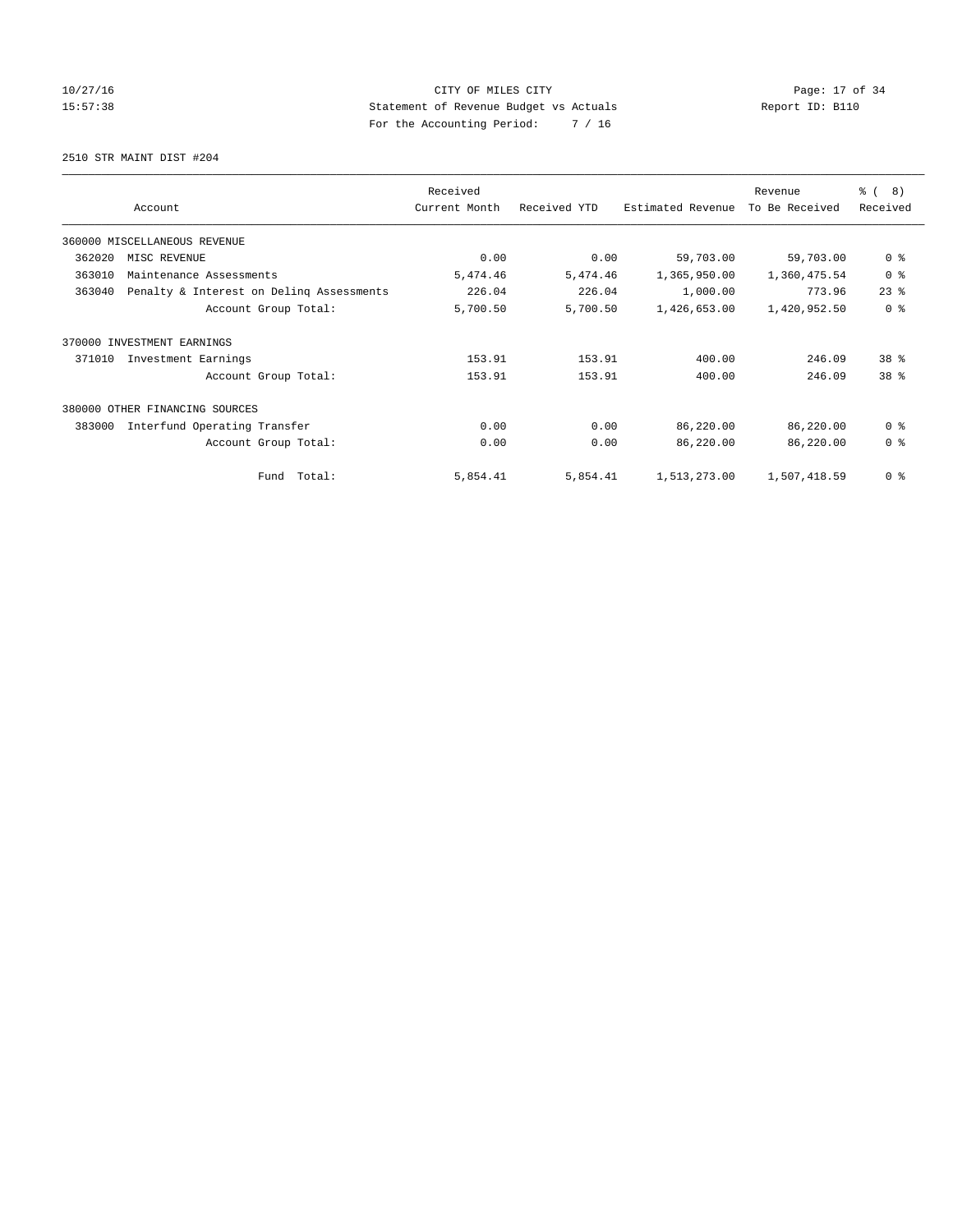# 10/27/16 Page: 18 of 34 15:57:38 Statement of Revenue Budget vs Actuals Report ID: B110 For the Accounting Period: 7 / 16

2520 STR MAINT DIST #205

| Account                                            | Received<br>Current Month | Received YTD | Estimated Revenue | Revenue<br>To Be Received | $\frac{6}{6}$ ( 8)<br>Received |
|----------------------------------------------------|---------------------------|--------------|-------------------|---------------------------|--------------------------------|
| 360000 MISCELLANEOUS REVENUE                       |                           |              |                   |                           |                                |
| 363010<br>Maintenance Assessments                  | 4,706.02                  | 4,706.02     | 473, 419.00       | 468,712.98                | 1 <sub>8</sub>                 |
| 363040<br>Penalty & Interest on Deling Assessments | 317.05                    | 317.05       | 1,000.00          | 682.95                    | 32 <sup>8</sup>                |
| Account Group Total:                               | 5,023.07                  | 5,023.07     | 474,419.00        | 469, 395.93               | 1 <sup>8</sup>                 |
| 370000<br>INVESTMENT EARNINGS                      |                           |              |                   |                           |                                |
| 371010<br>Investment Earnings                      | 94.73                     | 94.73        | 400.00            | 305.27                    | $24$ $\frac{6}{3}$             |
| Account Group Total:                               | 94.73                     | 94.73        | 400.00            | 305.27                    | $24$ $%$                       |
| 380000 OTHER FINANCING SOURCES                     |                           |              |                   |                           |                                |
| 383000<br>Interfund Operating Transfer             | 0.00                      | 0.00         | 86,219.00         | 86,219.00                 | 0 <sup>8</sup>                 |
| Account Group Total:                               | 0.00                      | 0.00         | 86,219.00         | 86,219.00                 | 0 <sup>8</sup>                 |
| Fund Total:                                        | 5,117.80                  | 5,117.80     | 561,038.00        | 555,920.20                | 1 <sup>8</sup>                 |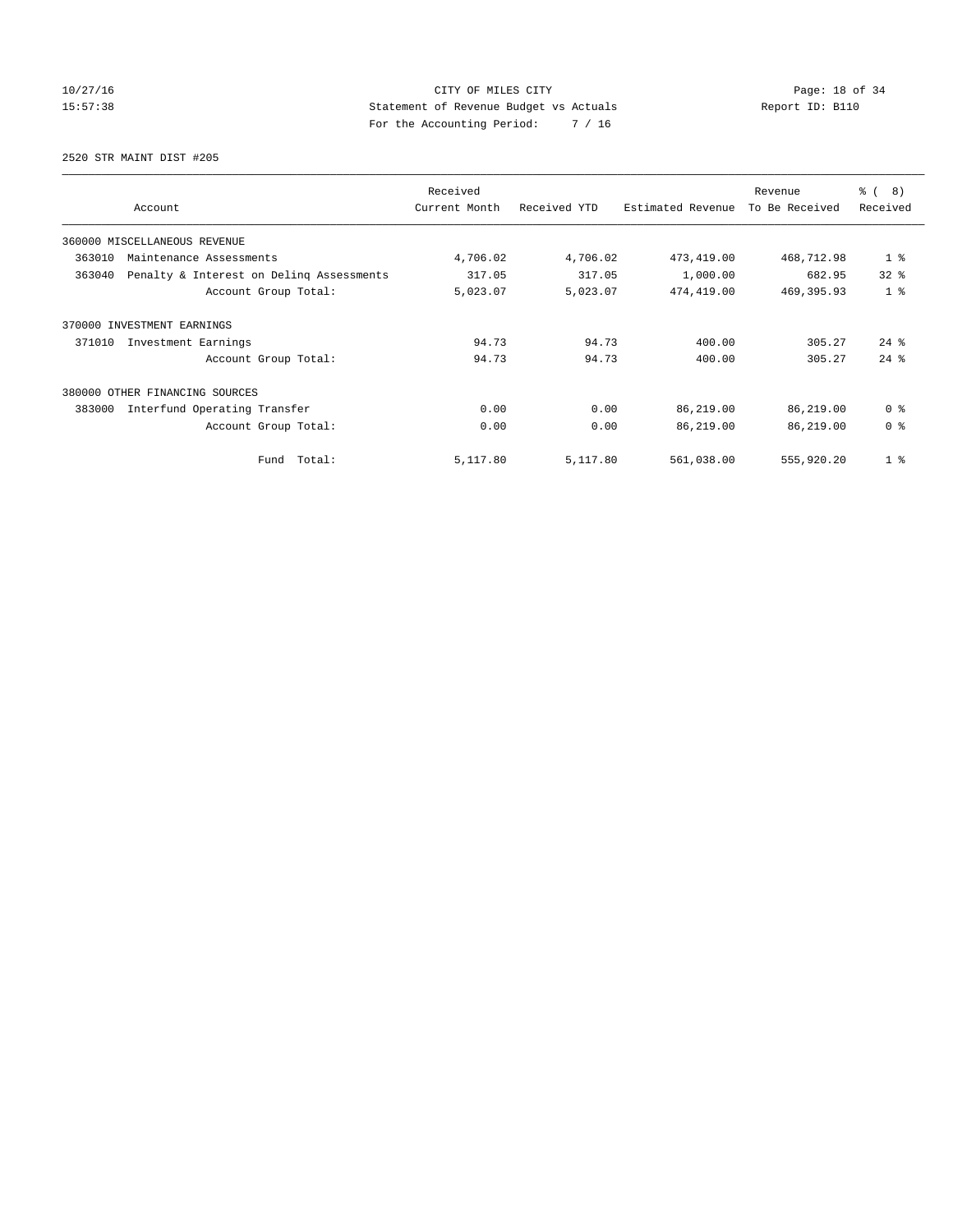# 10/27/16 Page: 19 of 34 15:57:38 Statement of Revenue Budget vs Actuals Report ID: B110 For the Accounting Period: 7 / 16

2540 STR MAINT DIST#207-(MILESTOWN ESTATES)

|                                   | Received      |              |                   | Revenue        | ී (<br>(8)      |
|-----------------------------------|---------------|--------------|-------------------|----------------|-----------------|
| Account                           | Current Month | Received YTD | Estimated Revenue | To Be Received | Received        |
| 360000 MISCELLANEOUS REVENUE      |               |              |                   |                |                 |
| 363010<br>Maintenance Assessments | 0.00          | 0.00         | 5,251.00          | 5,251.00       | 0 <sup>8</sup>  |
| Account Group Total:              | 0.00          | 0.00         | 5,251.00          | 5,251.00       | 0 <sup>8</sup>  |
| 370000 INVESTMENT EARNINGS        |               |              |                   |                |                 |
| Investment Earnings<br>371010     | 1.42          | 1.42         | 0.00              | $-1.42$        | $***$ $\approx$ |
| Account Group Total:              | 1.42          | 1.42         | 0.00              | $-1.42$        | $***$ $\approx$ |
| Fund Total:                       | 1.42          | 1.42         | 5,251.00          | 5,249.58       | 0 <sup>8</sup>  |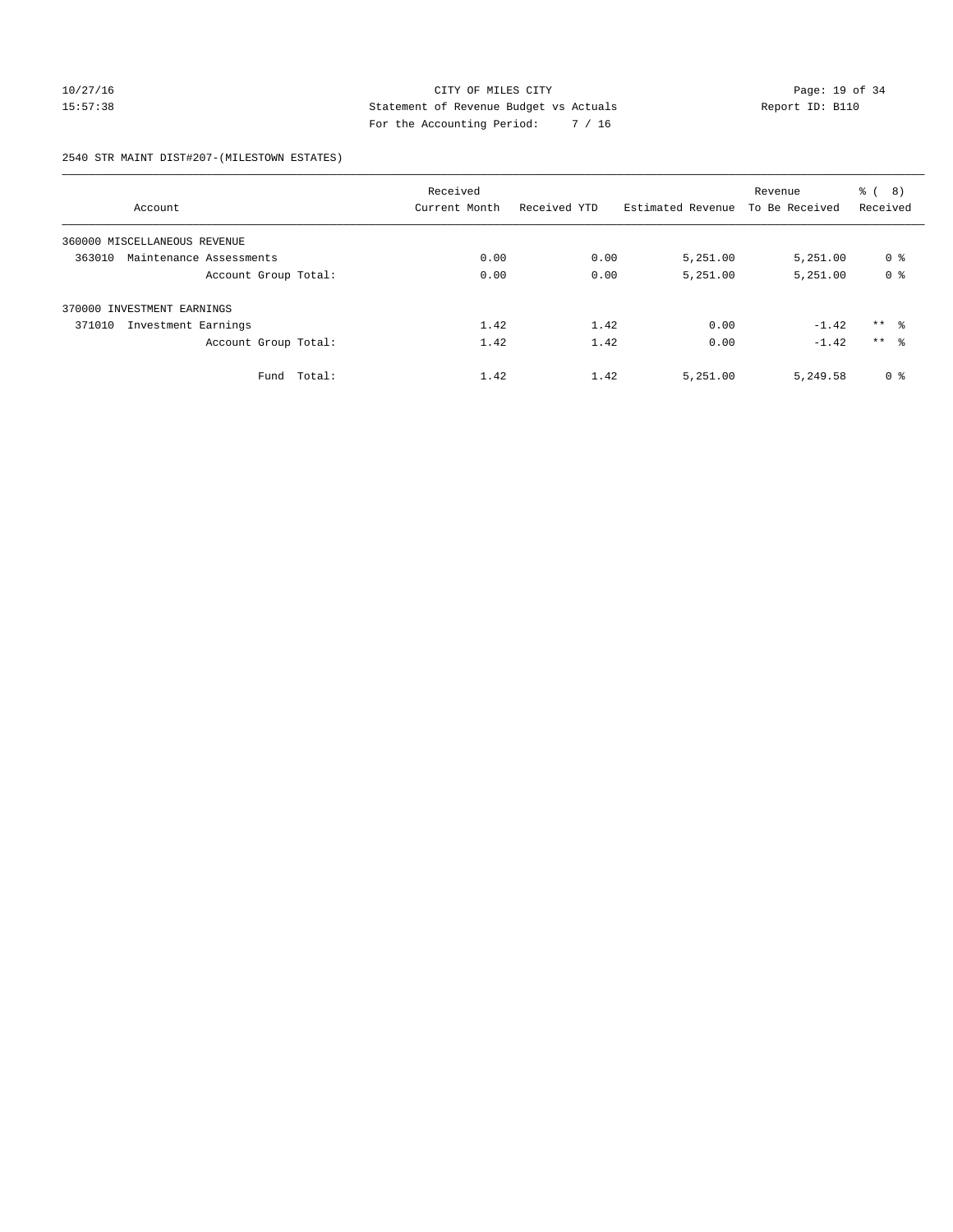# 10/27/16 Page: 20 of 34 15:57:38 Statement of Revenue Budget vs Actuals Report ID: B110 For the Accounting Period: 7 / 16

#### 2701 Fire Grants

| Account                      | Received<br>Current Month | Received YTD | Estimated Revenue | Revenue<br>To Be Received | <sub>ර</sub> ි ( 8 )<br>Received |
|------------------------------|---------------------------|--------------|-------------------|---------------------------|----------------------------------|
| 360000 MISCELLANEOUS REVENUE |                           |              |                   |                           |                                  |
| 365040<br>DONATIONS-FIRE/AMB | 0.00                      | 0.00         | 1,000.00          | 1,000.00                  | 0 %                              |
| Account Group Total:         | 0.00                      | 0.00         | 1,000.00          | 1,000.00                  | 0 %                              |
| Fund Total:                  | 0.00                      | 0.00         | 1,000.00          | 1,000.00                  | 0 %                              |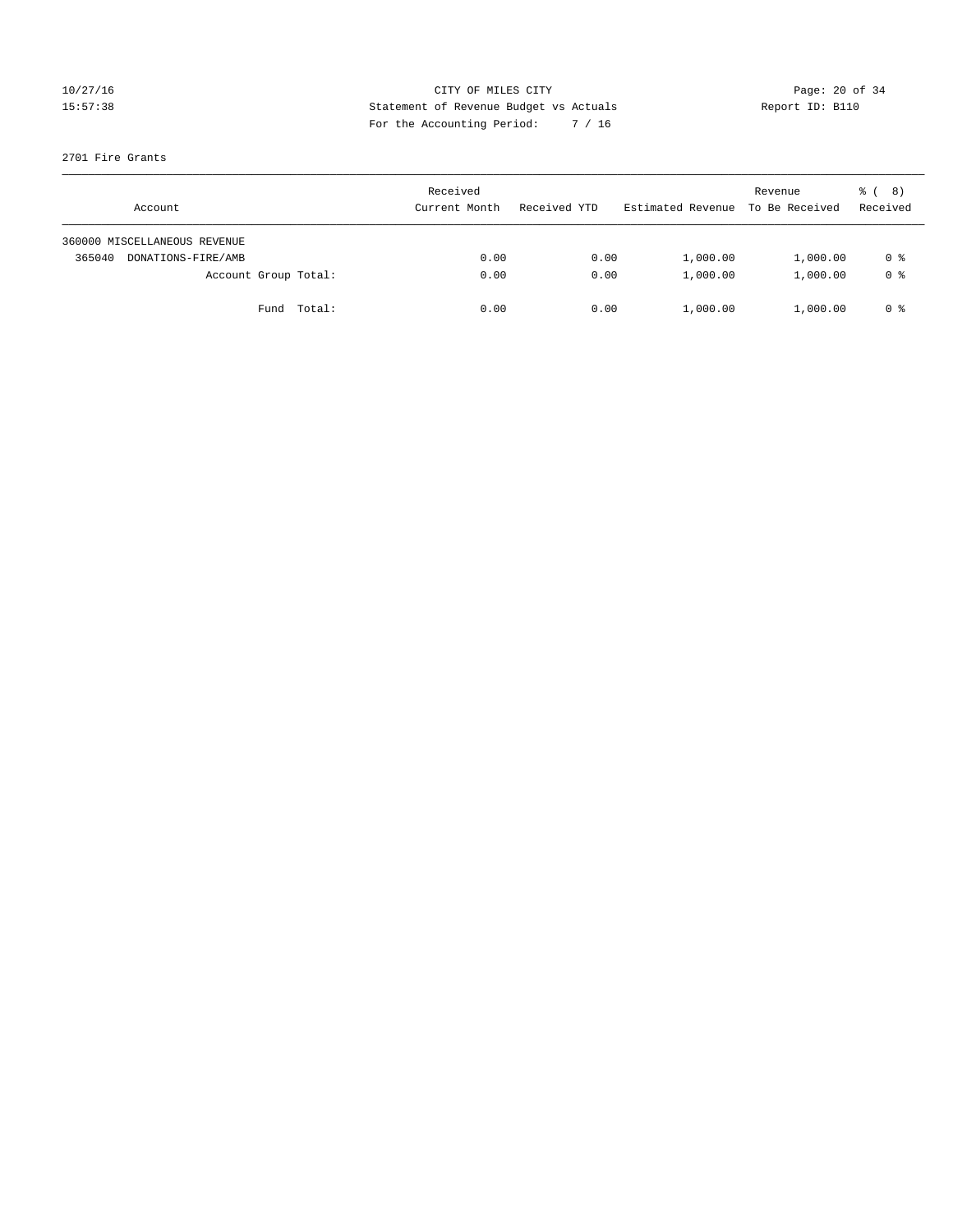# 10/27/16 Page: 21 of 34 15:57:38 Statement of Revenue Budget vs Actuals Report ID: B110 For the Accounting Period: 7 / 16

2820 GAS TAX

| Account                              | Received<br>Current Month | Received YTD | Estimated Revenue | Revenue<br>To Be Received | $\frac{6}{6}$ ( 8)<br>Received |
|--------------------------------------|---------------------------|--------------|-------------------|---------------------------|--------------------------------|
| 330000 INTERGOVERNMENTAL REVENUES    |                           |              |                   |                           |                                |
| Gasoline Tax Apportionment<br>335040 | 14,927.06                 | 14,927.06    | 179,125.00        | 164,197.94                | 8 %                            |
| Account Group Total:                 | 14,927.06                 | 14,927.06    | 179,125.00        | 164,197.94                | 8 %                            |
| Fund Total:                          | 14,927.06                 | 14,927.06    | 179,125.00        | 164, 197.94               | 8 %                            |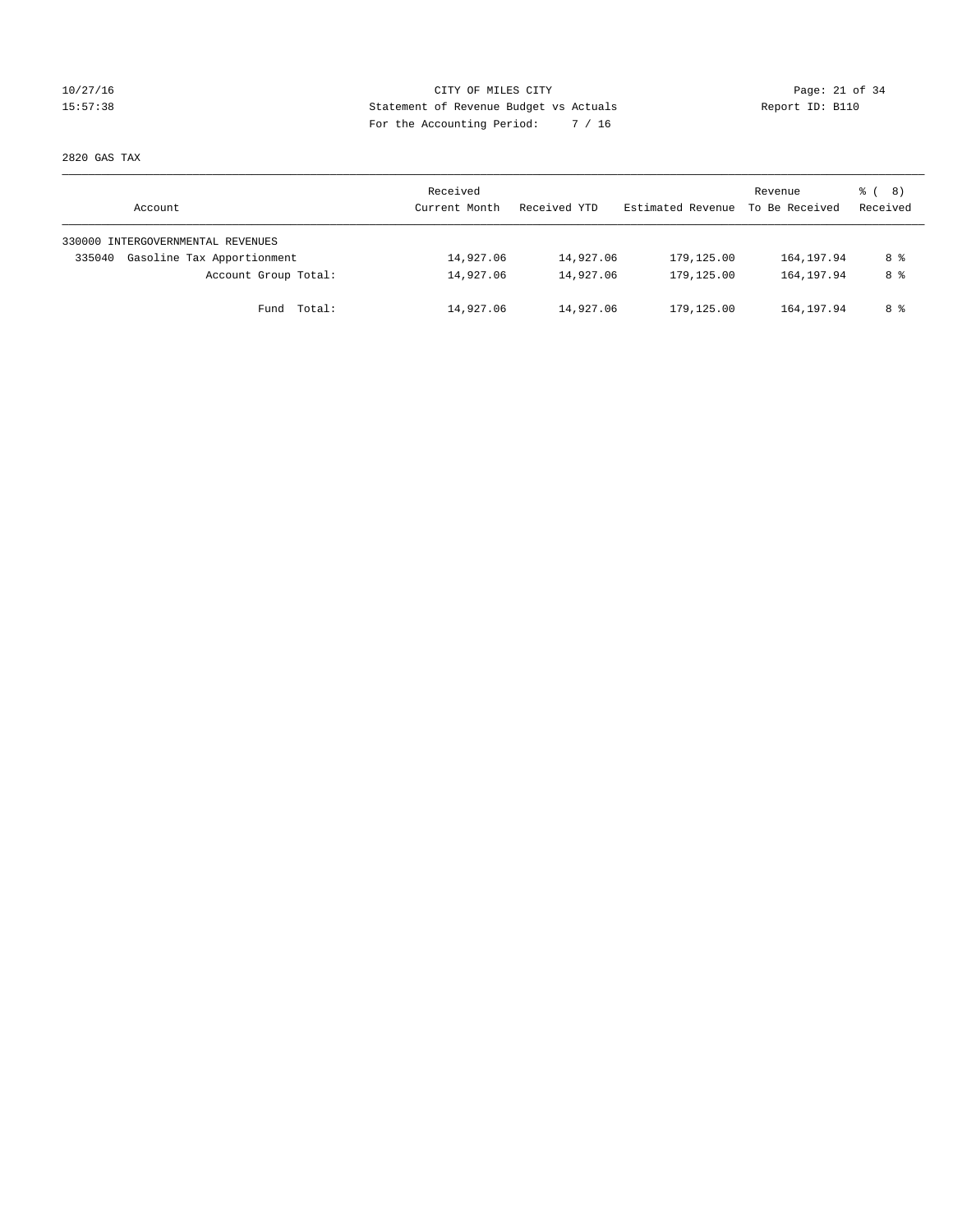# 10/27/16 Page: 22 of 34 15:57:38 Statement of Revenue Budget vs Actuals Report ID: B110 For the Accounting Period: 7 / 16

2850 911 EMERGENCY

|        | Account                           |        | Received<br>Current Month | Received YTD | Estimated Revenue | Revenue<br>To Be Received | $\frac{6}{6}$<br>8)<br>Received |
|--------|-----------------------------------|--------|---------------------------|--------------|-------------------|---------------------------|---------------------------------|
|        | 330000 INTERGOVERNMENTAL REVENUES |        |                           |              |                   |                           |                                 |
| 334014 | Homeland Security Grant           |        | 0.00                      | 0.00         | 105,000.00        | 105,000.00                | 0 <sup>8</sup>                  |
| 335080 | Basic 911 Funds                   |        | 0.00                      | 0.00         | 63,000.00         | 63,000.00                 | 0 <sup>8</sup>                  |
| 335081 | Enhanced 911 Funds                |        | 0.00                      | 0.00         | 63,000.00         | 63,000.00                 | 0 <sup>8</sup>                  |
| 335082 | 911 - WIRELESS FUNDS              |        | 0.00                      | 0.00         | 75,000.00         | 75,000.00                 | 0 <sup>8</sup>                  |
|        | Account Group Total:              |        | 0.00                      | 0.00         | 306,000.00        | 306,000.00                | 0 <sup>8</sup>                  |
|        | 370000 INVESTMENT EARNINGS        |        |                           |              |                   |                           |                                 |
| 371010 | Investment Earnings               |        | 61.84                     | 61.84        | 200.00            | 138.16                    | $31*$                           |
|        | Account Group Total:              |        | 61.84                     | 61.84        | 200.00            | 138.16                    | 31.8                            |
|        | Fund                              | Total: | 61.84                     | 61.84        | 306,200.00        | 306,138.16                | 0 <sup>8</sup>                  |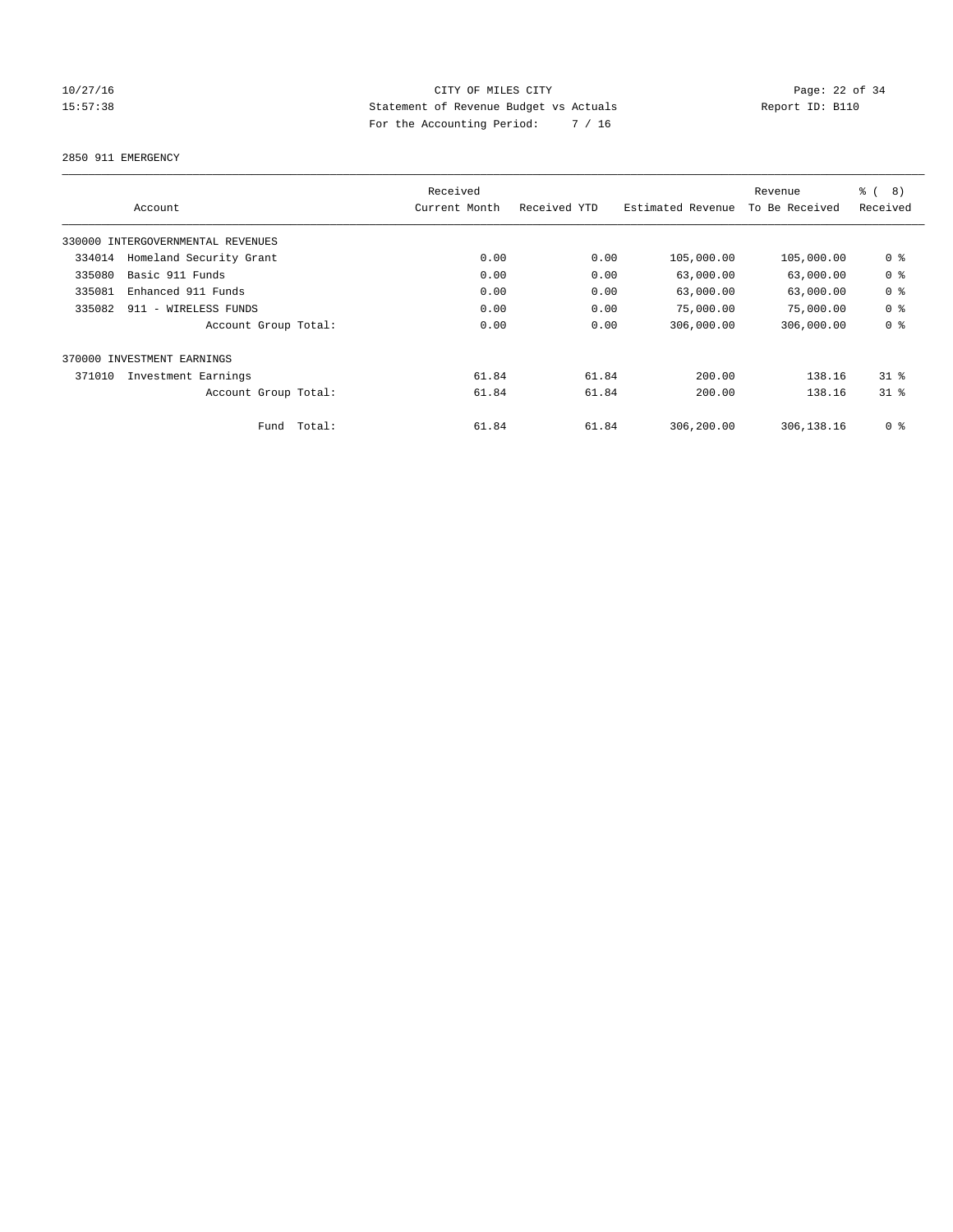# 10/27/16 Page: 23 of 34 15:57:38 Statement of Revenue Budget vs Actuals Report ID: B110 For the Accounting Period: 7 / 16

2880 LIBRARY GRANTS

|        | Account                           | Received<br>Current Month | Received YTD | Estimated Revenue | Revenue<br>To Be Received | $\frac{6}{6}$ ( 8)<br>Received |
|--------|-----------------------------------|---------------------------|--------------|-------------------|---------------------------|--------------------------------|
|        | 330000 INTERGOVERNMENTAL REVENUES |                           |              |                   |                           |                                |
| 334100 | Library - State Aid               | 0.00                      | 0.00         | 5,399.00          | 5.399.00                  | 0 ક                            |
| 334101 | HB#193-Interlibrary Loan Reimb    | 0.00                      | 0.00         | 5,000.00          | 5,000.00                  | 0 <sup>8</sup>                 |
| 334105 | Sagebrush Fed/Coal Sev Tax        | 0.00                      | 0.00         | 4,793.00          | 4,793.00                  | 0 <sup>8</sup>                 |
|        | Account Group Total:              | 0.00                      | 0.00         | 15,192.00         | 15,192.00                 | 0 <sup>8</sup>                 |
|        | Fund Total:                       | 0.00                      | 0.00         | 15,192.00         | 15,192.00                 | 0 %                            |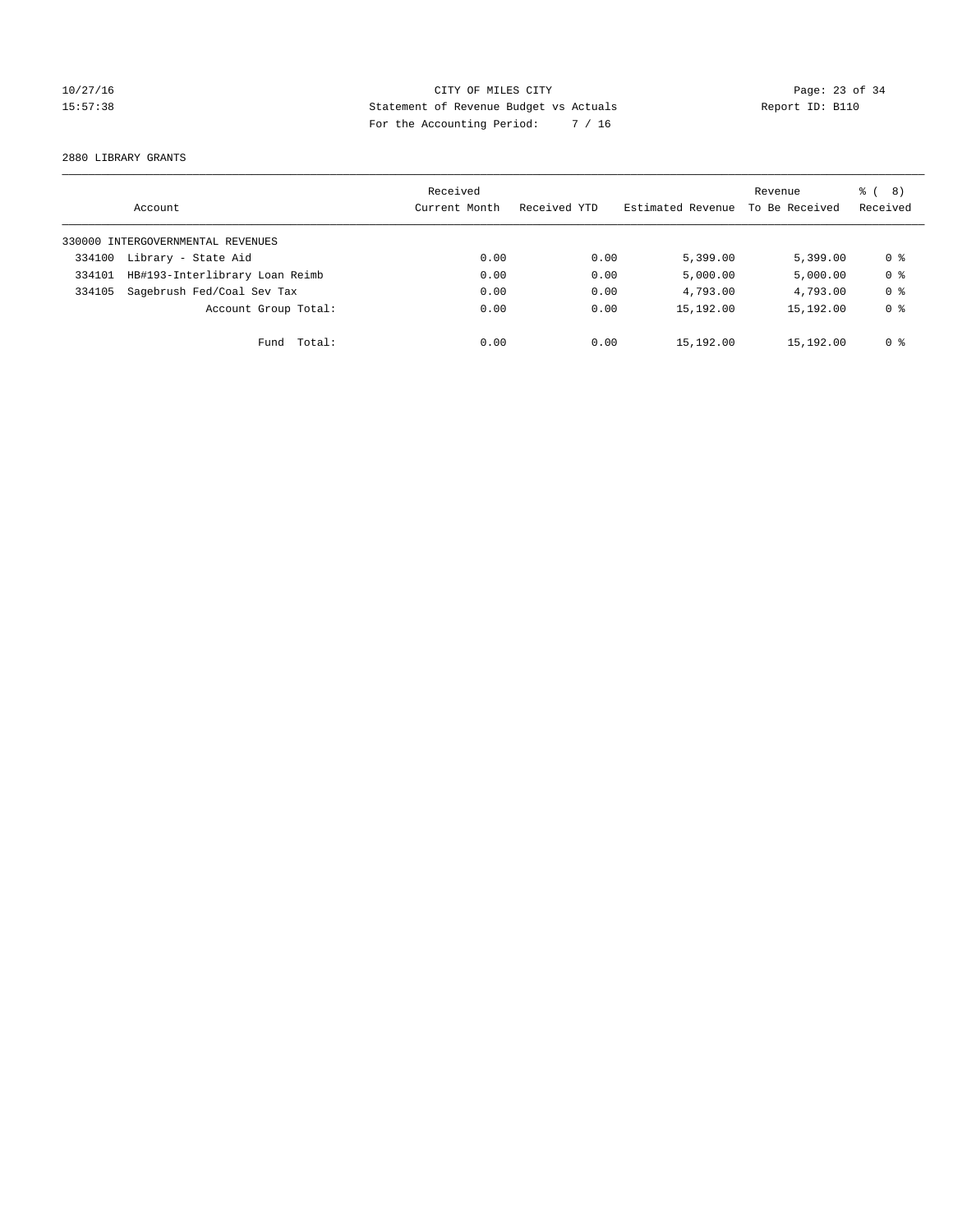# 10/27/16 Page: 24 of 34 15:57:38 Statement of Revenue Budget vs Actuals Report ID: B110 For the Accounting Period: 7 / 16

2935 Historic Preservation

| Account                                | Received<br>Current Month | Received YTD | Estimated Revenue | Revenue<br>To Be Received | ී (<br>8)<br>Received |
|----------------------------------------|---------------------------|--------------|-------------------|---------------------------|-----------------------|
| 330000 INTERGOVERNMENTAL REVENUES      |                           |              |                   |                           |                       |
| 334000<br>State Grants                 | 0.00                      | 0.00         | 5,500.00          | 5,500.00                  | 0 <sup>8</sup>        |
| Account Group Total:                   | 0.00                      | 0.00         | 5,500.00          | 5,500.00                  | 0 <sup>8</sup>        |
| 340000 Charges for Services            |                           |              |                   |                           |                       |
| 346080<br>Preservation Service Fees    | 0.00                      | 0.00         | 1,200.00          | 1,200.00                  | 0 <sup>8</sup>        |
| Account Group Total:                   | 0.00                      | 0.00         | 1,200.00          | 1,200.00                  | 0 <sup>8</sup>        |
| 360000 MISCELLANEOUS REVENUE           |                           |              |                   |                           |                       |
| Contributions and Donations<br>365000  | 0.00                      | 0.00         | 1,000.00          | 1,000.00                  | 0 <sup>8</sup>        |
| Account Group Total:                   | 0.00                      | 0.00         | 1,000.00          | 1,000.00                  | 0 <sup>8</sup>        |
| 380000 OTHER FINANCING SOURCES         |                           |              |                   |                           |                       |
| Interfund Operating Transfer<br>383000 | 0.00                      | 0.00         | 2,200.00          | 2,200.00                  | 0 <sup>8</sup>        |
| Account Group Total:                   | 0.00                      | 0.00         | 2,200.00          | 2,200.00                  | 0 <sup>8</sup>        |
| Total:<br>Fund                         | 0.00                      | 0.00         | 9,900.00          | 9,900.00                  | 0 <sup>8</sup>        |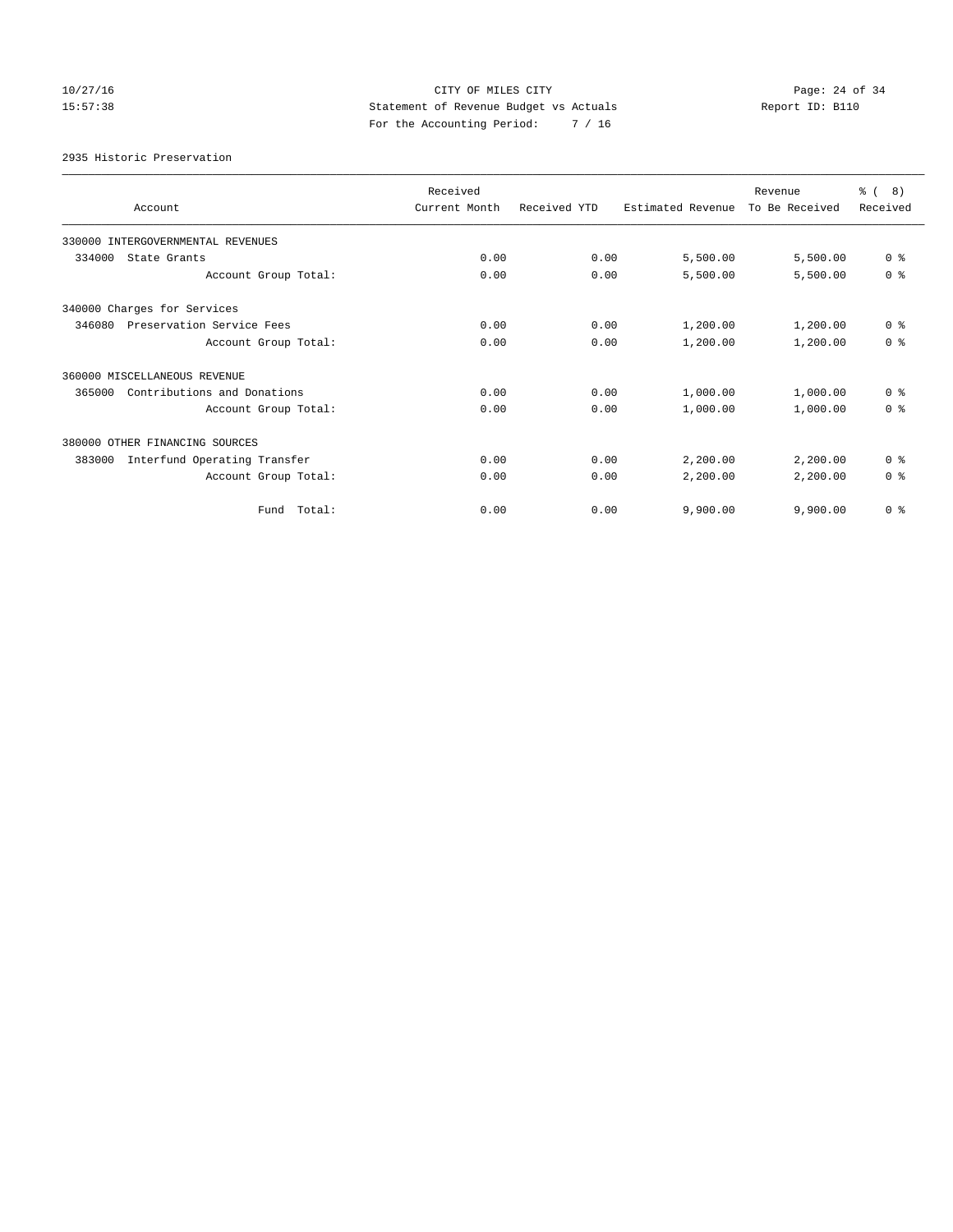#### 10/27/16 Page: 25 of 34 15:57:38 Statement of Revenue Budget vs Actuals Report ID: B110 For the Accounting Period: 7 / 16

2985 RETIRED SENIOR VOLUNTEER PROG (RSVP)

|                                      | Received      |              |                   | Revenue        | ී (<br>8)       |
|--------------------------------------|---------------|--------------|-------------------|----------------|-----------------|
| Account                              | Current Month | Received YTD | Estimated Revenue | To Be Received | Received        |
| INTERGOVERNMENTAL REVENUES<br>330000 |               |              |                   |                |                 |
| RSVP-Fallon/Custer<br>331166         | 0.00          | 0.00         | 82,412.00         | 82,412.00      | 0 <sup>8</sup>  |
| Account Group Total:                 | 0.00          | 0.00         | 82,412.00         | 82,412.00      | 0 <sup>8</sup>  |
| 360000 MISCELLANEOUS REVENUE         |               |              |                   |                |                 |
| 362020<br>MISC REVENUE               | 38.53         | 38.53        | 13,350.00         | 13,311.47      | 0 <sup>8</sup>  |
| Account Group Total:                 | 38.53         | 38.53        | 13,350.00         | 13, 311.47     | 0 <sup>8</sup>  |
| 370000 INVESTMENT EARNINGS           |               |              |                   |                |                 |
| Investment Earnings<br>371010        | 2.58          | 2.58         | 0.00              | $-2.58$        | $***$ $ -$      |
| Account Group Total:                 | 2.58          | 2.58         | 0.00              | $-2.58$        | $***$ $\approx$ |
| Fund Total:                          | 41.11         | 41.11        | 95,762.00         | 95,720.89      | 0 <sup>8</sup>  |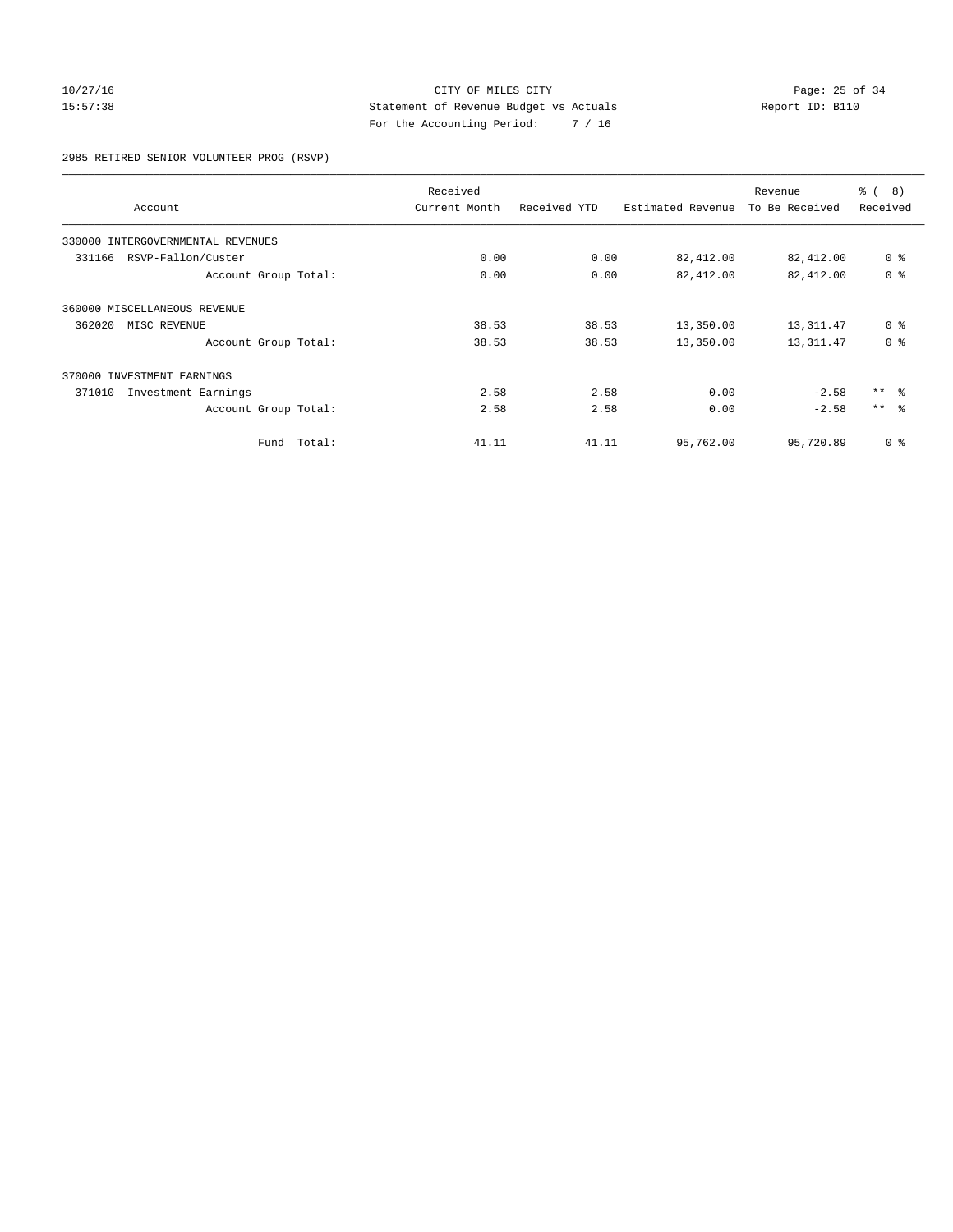# 10/27/16 Page: 26 of 34 15:57:38 Statement of Revenue Budget vs Actuals Report ID: B110 For the Accounting Period: 7 / 16

3670 SID 211

| Account                                           | Received<br>Current Month | Received YTD | Estimated Revenue To Be Received | Revenue  | $\frac{6}{6}$ ( 8)<br>Received |
|---------------------------------------------------|---------------------------|--------------|----------------------------------|----------|--------------------------------|
| 360000 MISCELLANEOUS REVENUE                      |                           |              |                                  |          |                                |
| Bond Principal and Interest Assessments<br>363020 | 5.33                      | 5.33         | 4,551.00                         | 4,545.67 | 0 %                            |
| Account Group Total:                              | 5.33                      | 5.33         | 4,551.00                         | 4,545.67 | 0 %                            |
| Fund Total:                                       | 5.33                      | 5.33         | 4,551.00                         | 4,545.67 | 0 %                            |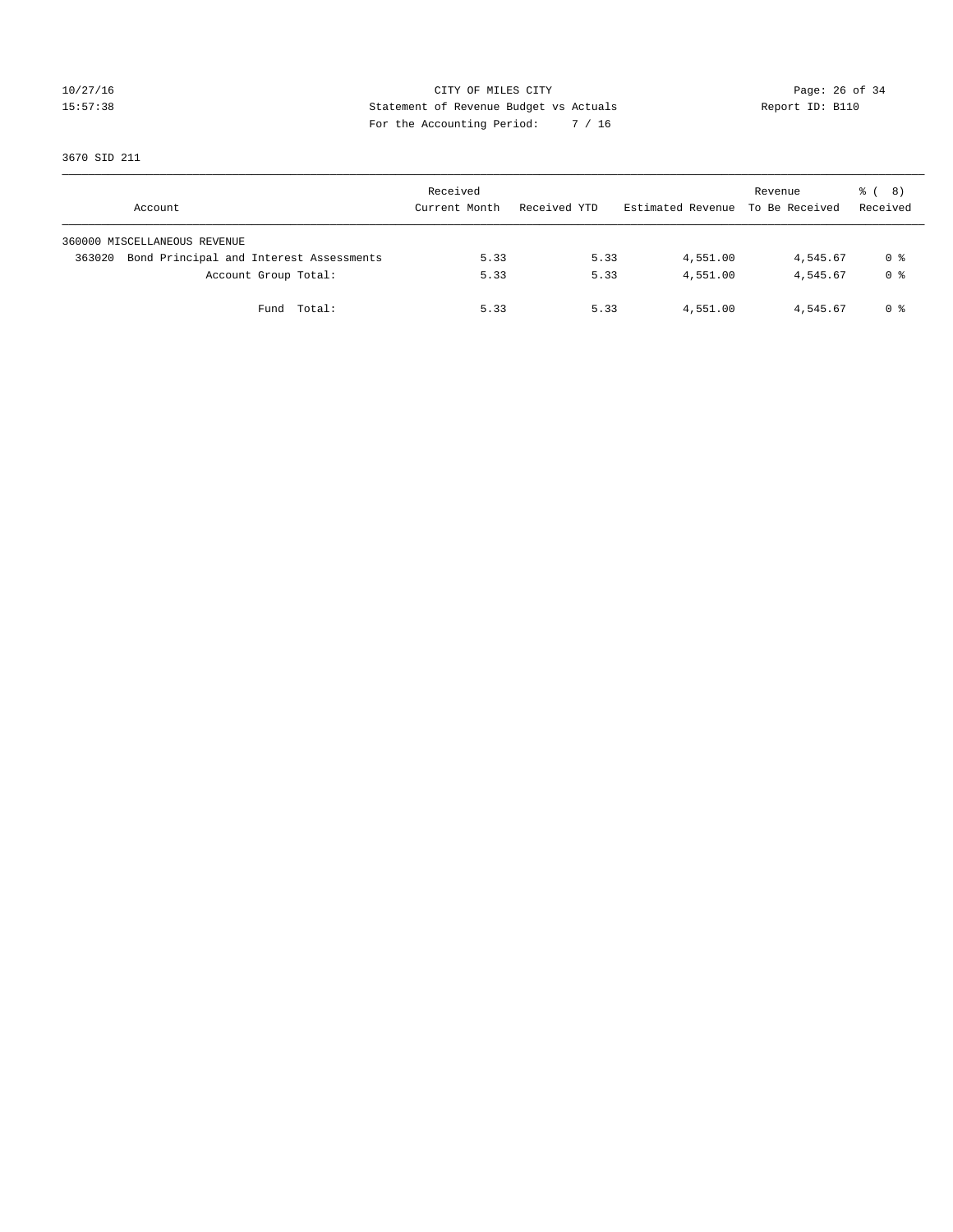#### 10/27/16 Page: 27 of 34 15:57:38 Statement of Revenue Budget vs Actuals Report ID: B110 For the Accounting Period: 7 / 16

4000 General Fund Capitol Improvement Fund

|                                        | Received      |              |                   | Revenue        | る (<br>8)           |
|----------------------------------------|---------------|--------------|-------------------|----------------|---------------------|
| Account                                | Current Month | Received YTD | Estimated Revenue | To Be Received | Received            |
| INVESTMENT EARNINGS<br>370000          |               |              |                   |                |                     |
| 371010<br>Investment Earnings          | 15.44         | 15.44        | 0.00              | $-15.44$       | $***$ $\frac{6}{3}$ |
| Account Group Total:                   | 15.44         | 15.44        | 0.00              | $-15.44$       | $***$ $\approx$     |
| 380000 OTHER FINANCING SOURCES         |               |              |                   |                |                     |
| Interfund Operating Transfer<br>383000 | 0.00          | 0.00         | 77,000.00         | 77,000.00      | 0 %                 |
| Account Group Total:                   | 0.00          | 0.00         | 77,000.00         | 77,000.00      | 0 <sup>8</sup>      |
| Total:<br>Fund                         | 15.44         | 15.44        | 77,000.00         | 76,984.56      | 0 %                 |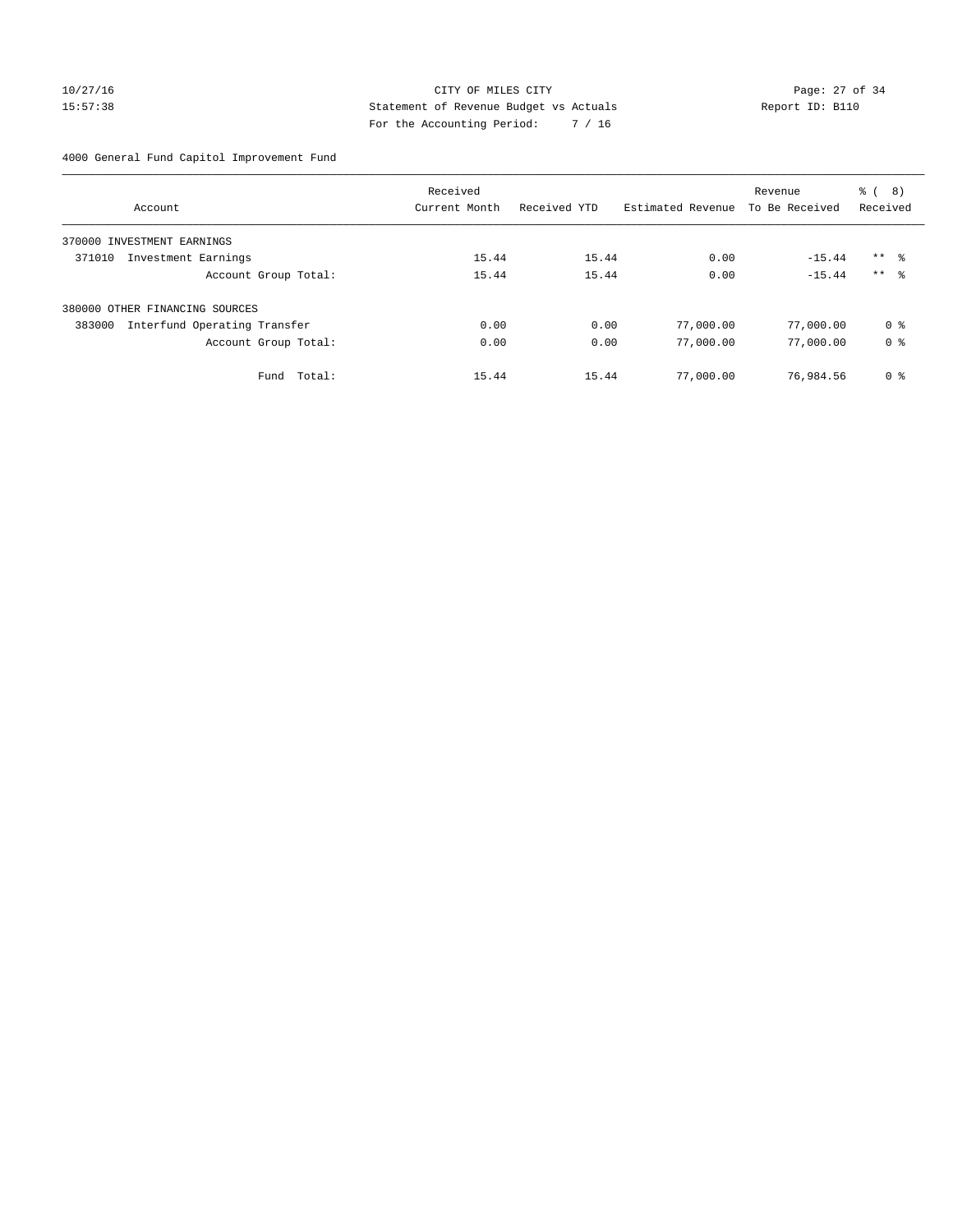#### 10/27/16 Page: 28 of 34 15:57:38 Statement of Revenue Budget vs Actuals Report ID: B110 For the Accounting Period: 7 / 16

4056 Airport- Capital Improvement Plan

| Received                                     |               |              | Revenue           | ී (<br>8)      |                |
|----------------------------------------------|---------------|--------------|-------------------|----------------|----------------|
| Account                                      | Current Month | Received YTD | Estimated Revenue | To Be Received | Received       |
| 340000 Charges for Services                  |               |              |                   |                |                |
| Sale of Street & Roadway Materials<br>343018 | 0.00          | 0.00         | 1,000.00          | 1,000.00       | 0 <sup>8</sup> |
| 343065<br>Building Rentals                   | 0.00          | 0.00         | 10,200.00         | 10,200.00      | 0 <sup>8</sup> |
| 343069<br>Ag Contract                        | 0.00          | 0.00         | 1,000.00          | 1,000.00       | 0 <sup>8</sup> |
| Account Group Total:                         | 0.00          | 0.00         | 12,200.00         | 12,200.00      | 0 <sup>8</sup> |
| 360000 MISCELLANEOUS REVENUE                 |               |              |                   |                |                |
| 361010<br>Land Rental                        | 0.00          | 0.00         | 50,000.00         | 50,000.00      | 0 <sup>8</sup> |
| Account Group Total:                         | 0.00          | 0.00         | 50,000.00         | 50,000.00      | 0 <sup>8</sup> |
| Total:<br>Fund                               | 0.00          | 0.00         | 62,200.00         | 62,200.00      | 0 %            |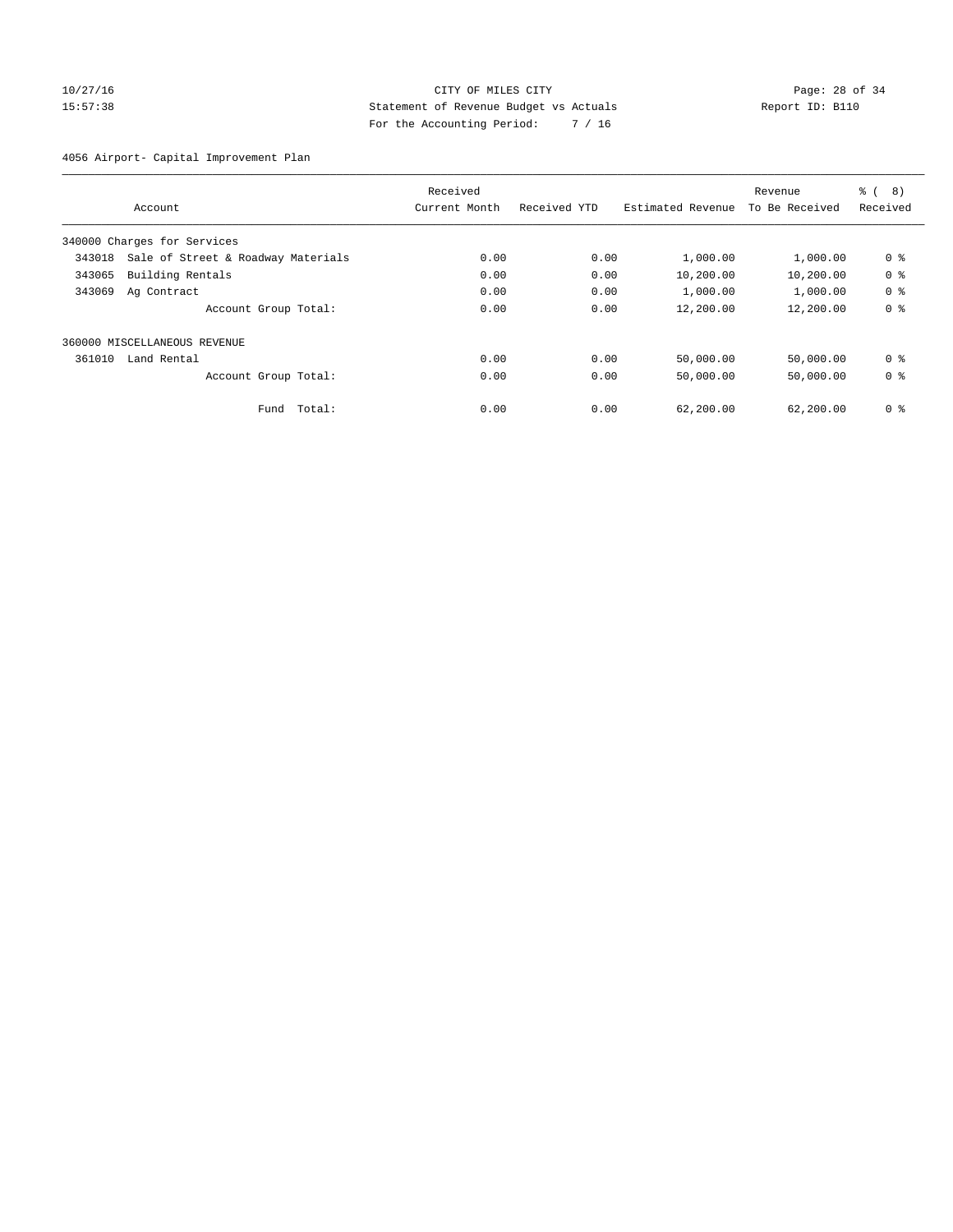# 10/27/16 Page: 29 of 34 15:57:38 Statement of Revenue Budget vs Actuals Report ID: B110 For the Accounting Period: 7 / 16

4060 CAPITAL IMPROV-PUBLIC WORKS

|        |                                    | Received      |              |                   | Revenue        | $\frac{6}{6}$ ( 8) |
|--------|------------------------------------|---------------|--------------|-------------------|----------------|--------------------|
|        | Account                            | Current Month | Received YTD | Estimated Revenue | To Be Received | Received           |
|        | 320000 LICENSES AND PERMITS        |               |              |                   |                |                    |
| 323040 | Other Miscellaneous Permits        | 350.00        | 350.00       | 3,000.00          | 2,650.00       | $12*$              |
|        | Account Group Total:               | 350.00        | 350.00       | 3,000.00          | 2,650.00       | $12*$              |
|        | 340000 Charges for Services        |               |              |                   |                |                    |
| 343014 | Street Cleaning                    | 0.00          | 0.00         | 8,490.00          | 8,490.00       | 0 <sup>8</sup>     |
| 343016 | Prkg Vio/Off Str-Impnd Fees        | 290.00        | 290.00       | 500.00            | 210.00         | 58 %               |
| 343018 | Sale of Street & Roadway Materials | 0.00          | 0.00         | 1,000.00          | 1,000.00       | 0 <sup>8</sup>     |
|        | Account Group Total:               | 290.00        | 290.00       | 9,990.00          | 9,700.00       | 3%                 |
|        | 370000 INVESTMENT EARNINGS         |               |              |                   |                |                    |
| 371010 | Investment Earnings                | 96.14         | 96.14        | 0.00              | $-96.14$       | $***$ $\approx$    |
|        | Account Group Total:               | 96.14         | 96.14        | 0.00              | $-96.14$       | $***$ $\approx$    |
|        | 380000 OTHER FINANCING SOURCES     |               |              |                   |                |                    |
| 383000 | Interfund Operating Transfer       | 0.00          | 0.00         | 139,897.00        | 139,897.00     | 0 <sup>8</sup>     |
|        | Account Group Total:               | 0.00          | 0.00         | 139,897.00        | 139,897.00     | 0 <sup>8</sup>     |
|        | Fund Total:                        | 736.14        | 736.14       | 152,887.00        | 152,150.86     | 0 <sup>8</sup>     |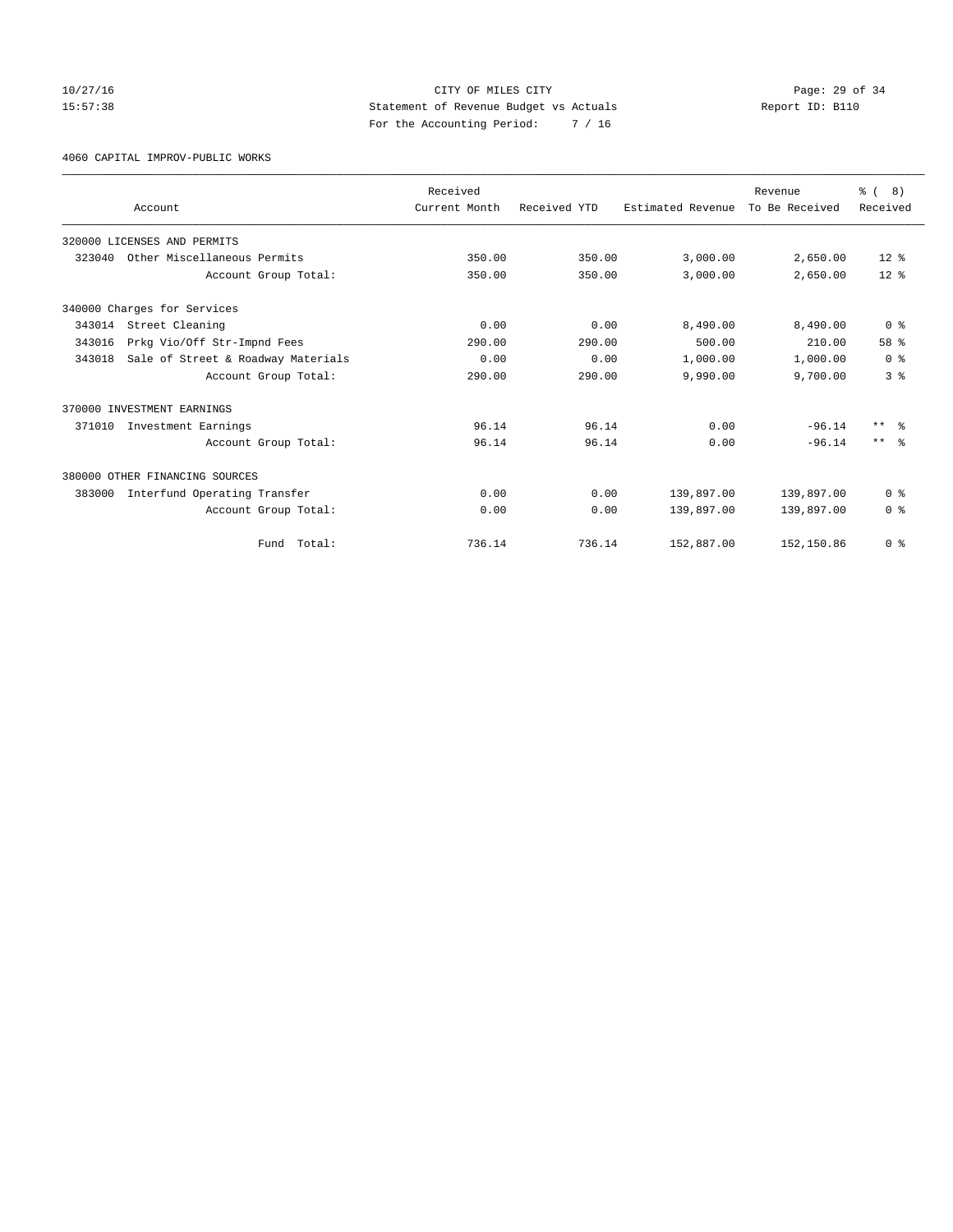# 10/27/16 Page: 30 of 34 15:57:38 Statement of Revenue Budget vs Actuals Report ID: B110 For the Accounting Period: 7 / 16

#### 5210 WATER UTILITY

|        | Account                        | Received<br>Current Month | Received YTD | Estimated Revenue | Revenue<br>To Be Received | $\frac{6}{6}$ ( 8)<br>Received |
|--------|--------------------------------|---------------------------|--------------|-------------------|---------------------------|--------------------------------|
|        |                                |                           |              |                   |                           |                                |
|        | 340000 Charges for Services    |                           |              |                   |                           |                                |
| 343021 | Metered Water Sales            | 253, 129.84               | 253, 129.84  | 1,843,758.00      | 1,590,628.16              | $14*$                          |
| 343022 | Unmetered Water Sales/Chrgoffs | 149.51                    | 149.51       | 1,600.00          | 1,450.49                  | 9 <sup>8</sup>                 |
| 343023 | Bulk Water Sales               | 3, 217.12                 | 3, 217.12    | 6,000.00          | 2,782.88                  | $54$ $%$                       |
| 343025 | Hookup Fee                     | 0.00                      | 0.00         | 8,000.00          | 8,000.00                  | 0 <sup>8</sup>                 |
| 343026 | Water Install/Tap Chrgs/Labor  | 5,673.00                  | 5,673.00     | 4,000.00          | $-1,673.00$               | $142$ %                        |
| 343027 | Chq for Wtr Dept. Serv         | 375.00                    | 375.00       | 0.00              | $-375.00$                 | $***$ $ -$                     |
| 343029 | Curb Stop Replacement Fee      | 3,685.00                  | 3,685.00     | 42,500.00         | 38,815.00                 | 9 <sup>8</sup>                 |
|        | Account Group Total:           | 266, 229.47               | 266, 229.47  | 1,905,858.00      | 1,639,628.53              | $14*$                          |
|        | 360000 MISCELLANEOUS REVENUE   |                           |              |                   |                           |                                |
| 362020 | MISC REVENUE                   | 0.00                      | 0.00         | 1,000.00          | 1,000.00                  | 0 <sup>8</sup>                 |
|        | Account Group Total:           | 0.00                      | 0.00         | 1,000.00          | 1,000.00                  | 0 <sup>8</sup>                 |
|        | 370000 INVESTMENT EARNINGS     |                           |              |                   |                           |                                |
| 371010 | Investment Earnings            | 2,036.87                  | 2,036.87     | 6,000.00          | 3,963.13                  | $34$ $%$                       |
|        | Account Group Total:           | 2,036.87                  | 2,036.87     | 6,000.00          | 3,963.13                  | 34.8                           |
|        | Fund Total:                    | 268, 266. 34              | 268, 266.34  | 1,912,858.00      | 1,644,591.66              | $14*$                          |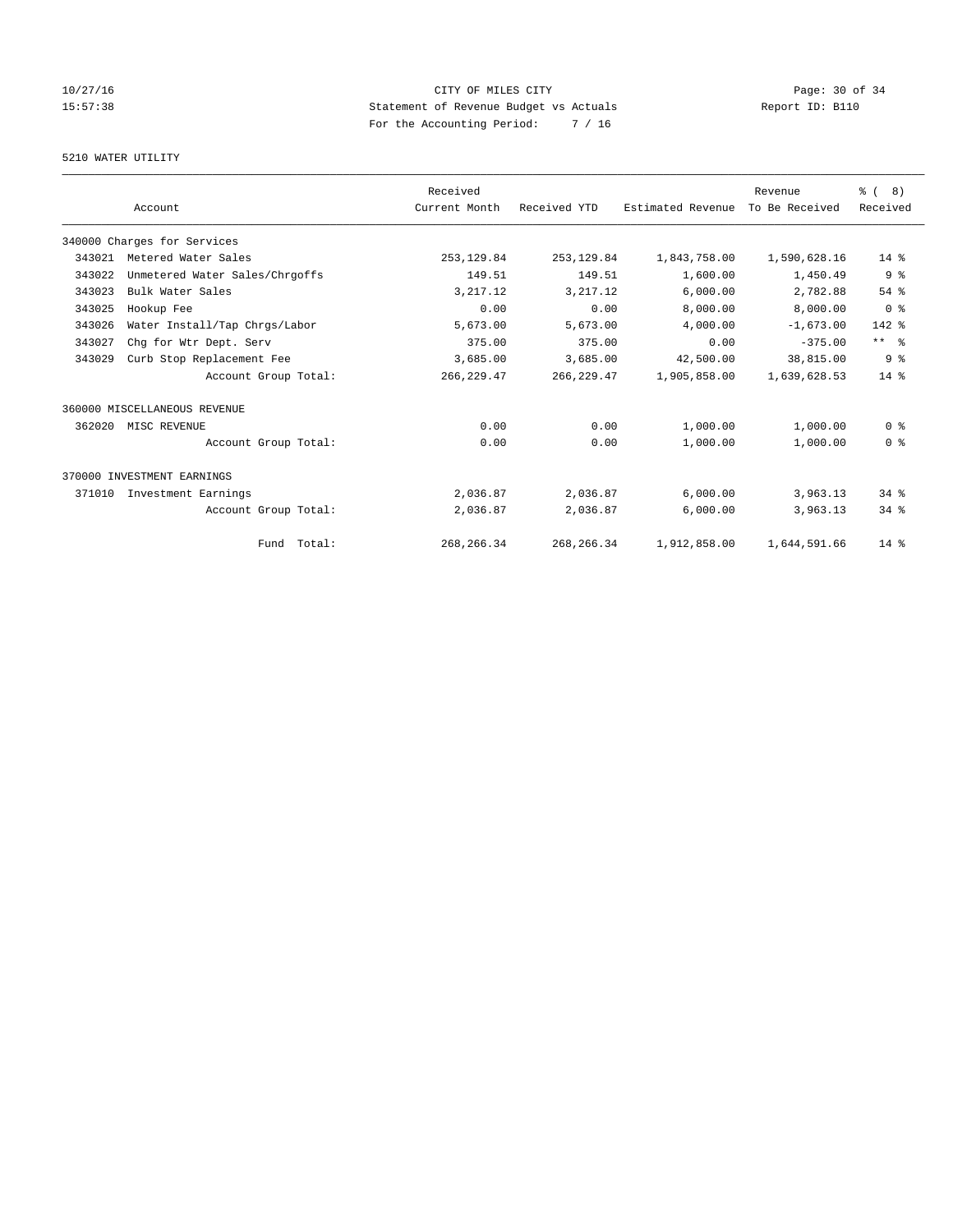10/27/16 Page: 31 of 34 15:57:38 Statement of Revenue Budget vs Actuals Report ID: B110 For the Accounting Period: 7 / 16

#### 5310 SEWER UTILITY

|        |                                         | Received      |              |                   | Revenue        | ී (<br>8)       |
|--------|-----------------------------------------|---------------|--------------|-------------------|----------------|-----------------|
|        | Account                                 | Current Month | Received YTD | Estimated Revenue | To Be Received | Received        |
|        | 330000 INTERGOVERNMENTAL REVENUES       |               |              |                   |                |                 |
| 334120 | TSEP Grant                              | 0.00          | 0.00         | 500,000.00        | 500,000.00     | 0 <sup>8</sup>  |
| 334121 | DNRC GRANTS                             | 0.00          | 0.00         | 50,000.00         | 50,000.00      | 0 <sup>8</sup>  |
| 334122 | Renewable Resource Grant                | 0.00          | 0.00         | 50,000.00         | 50,000.00      | 0 <sup>8</sup>  |
|        | Account Group Total:                    | 0.00          | 0.00         | 600,000.00        | 600,000.00     | 0 <sup>8</sup>  |
|        | 340000 Charges for Services             |               |              |                   |                |                 |
| 343031 | Sewer Service Charges                   | 163,013.22    | 163,013.22   | 2,038,010.00      | 1,874,996.78   | 8 %             |
| 343032 | Sewer Installation Charges/Chrgoffs     | 56.77         | 56.77        | 1,000.00          | 943.23         | 6 %             |
| 343033 | Hookup Fee                              | 600.00        | 600.00       | 4,000.00          | 3,400.00       | 15 <sup>8</sup> |
| 343034 | Treatment Facilities Fees               | $-65.00$      | $-65.00$     | 2,000.00          | 2,065.00       | $-3$ $%$        |
| 343036 | Miscellaneous Sewer Revenue (Labor)     | 0.00          | 0.00         | 1,000.00          | 1,000.00       | 0 <sup>8</sup>  |
| 343037 | Baker Road Etc.                         | 638.75        | 638.75       | 6, 200.00         | 5,561.25       | $10*$           |
|        | Account Group Total:                    | 164, 243. 74  | 164, 243. 74 | 2,052,210.00      | 1,887,966.26   | 8 %             |
|        | 360000 MISCELLANEOUS REVENUE            |               |              |                   |                |                 |
| 361010 | Land Rental                             | 0.00          | 0.00         | 1,600.00          | 1,600.00       | 0 %             |
| 362020 | MISC REVENUE                            | 0.00          | 0.00         | 3,000.00          | 3,000.00       | 0 <sup>8</sup>  |
|        | Account Group Total:                    | 0.00          | 0.00         | 4,600.00          | 4,600.00       | 0 <sup>8</sup>  |
|        | 370000 INVESTMENT EARNINGS              |               |              |                   |                |                 |
| 371010 | Investment Earnings                     | 289.43        | 289.43       | 500.00            | 210.57         | 58 %            |
|        | Account Group Total:                    | 289.43        | 289.43       | 500.00            | 210.57         | 58 %            |
|        | 380000 OTHER FINANCING SOURCES          |               |              |                   |                |                 |
|        | 381070 Proceeds/Loans/Intercap 016-2015 | 0.00          | 0.00         | 6,200,000.00      | 6, 200, 000.00 | 0 <sup>8</sup>  |
|        | Account Group Total:                    | 0.00          | 0.00         | 6,200,000.00      | 6, 200, 000.00 | 0 <sup>8</sup>  |
|        | Total:<br>Fund                          | 164, 533. 17  | 164, 533. 17 | 8,857,310.00      | 8,692,776.83   | 2 <sup>8</sup>  |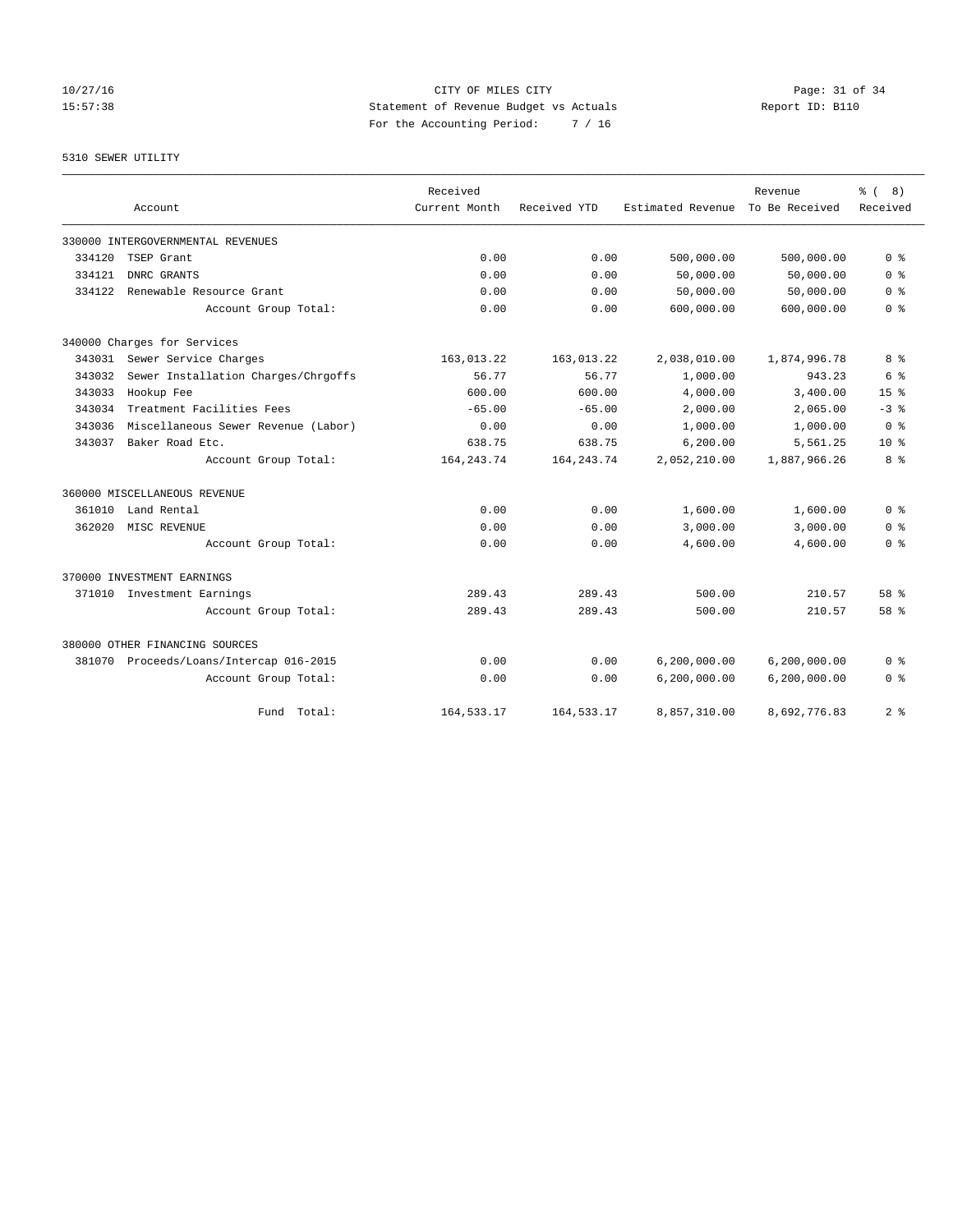# 10/27/16 Page: 32 of 34 15:57:38 Statement of Revenue Budget vs Actuals Report ID: B110 For the Accounting Period: 7 / 16

5510 AMBULANCE FUND

|              |                                        | Received      |              |                   | Revenue        | % (8)          |
|--------------|----------------------------------------|---------------|--------------|-------------------|----------------|----------------|
|              | Account                                | Current Month | Received YTD | Estimated Revenue | To Be Received | Received       |
| 310000 TAXES |                                        |               |              |                   |                |                |
| 311010       | Real Property Taxes                    | 23.25         | 23.25        | 8,366.00          | 8,342.75       | 0 <sup>8</sup> |
| 311020       | Personal Property Taxes                | 2.53          | 2.53         | 273.00            | 270.47         | 1 <sup>8</sup> |
| 312000       | Penalty & Interest on Delinquent Taxes | 0.88          | 0.88         | 30.00             | 29.12          | 3 <sup>8</sup> |
|              | Account Group Total:                   | 26.66         | 26.66        | 8,669.00          | 8,642.34       | 0 <sup>8</sup> |
|              | 330000 INTERGOVERNMENTAL REVENUES      |               |              |                   |                |                |
| 331040       | Medicaid Supplemental Program-State    | 0.00          | 0.00         | 6,398.00          | 6,398.00       | 0 <sup>8</sup> |
|              | Account Group Total:                   | 0.00          | 0.00         | 6,398.00          | 6,398.00       | 0 <sup>8</sup> |
|              | 340000 Charges for Services            |               |              |                   |                |                |
| 341075       | Serv/Cnty-Interlocal Agmt              | 0.00          | 0.00         | 72,000.00         | 72,000.00      | 0 <sup>8</sup> |
| 342026       | Ambulance Charges                      | 54,824.99     | 54,824.99    | 830,000.00        | 775,175.01     | 7 <sup>8</sup> |
| 342027       | Ambulance Standby                      | 0.00          | 0.00         | 5.000.00          | 5.000.00       | 0 <sup>8</sup> |
|              | Account Group Total:                   | 54,824.99     | 54,824.99    | 907,000.00        | 852,175.01     | 6 <sup>8</sup> |
|              | 360000 MISCELLANEOUS REVENUE           |               |              |                   |                |                |
| 366010       | Misc- From Charge off Accts            | 0.00          | 0.00         | 2,500.00          | 2,500.00       | 0 <sup>8</sup> |
|              | Account Group Total:                   | 0.00          | 0.00         | 2,500.00          | 2.500.00       | 0 <sup>8</sup> |
|              | 380000 OTHER FINANCING SOURCES         |               |              |                   |                |                |
| 381070       | Proceeds/Loans/Intercap 016-2015       | 0.00          | 0.00         | 230,000.00        | 230,000.00     | 0 <sup>8</sup> |
|              | Account Group Total:                   | 0.00          | 0.00         | 230,000.00        | 230,000.00     | 0 <sup>8</sup> |
|              | Fund Total:                            | 54,851.65     | 54,851.65    | 1,154,567.00      | 1,099,715.35   | 5 <sup>8</sup> |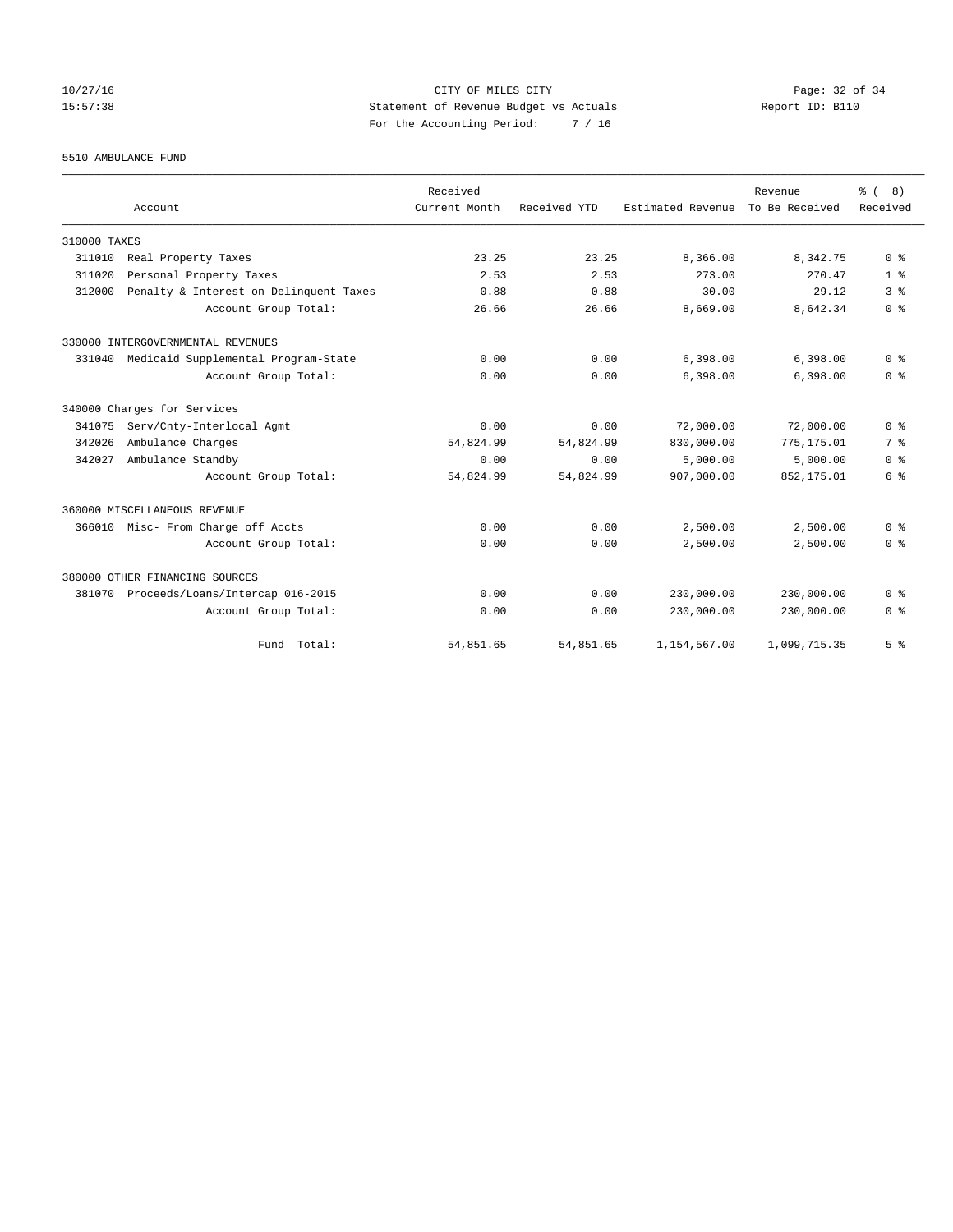10/27/16 Page: 33 of 34 15:57:38 Statement of Revenue Budget vs Actuals Report ID: B110 For the Accounting Period: 7 / 16

# 5610 AIRPORT OPERATING

|              |                                        | Received      |              |                   | Revenue        | ී (<br>8)       |
|--------------|----------------------------------------|---------------|--------------|-------------------|----------------|-----------------|
|              | Account                                | Current Month | Received YTD | Estimated Revenue | To Be Received | Received        |
| 310000 TAXES |                                        |               |              |                   |                |                 |
| 311010       | Real Property Taxes                    | 34.88         | 34.88        | 14,600.00         | 14,565.12      | 0 <sup>8</sup>  |
| 311020       | Personal Property Taxes                | 3.79          | 3.79         | 500.00            | 496.21         | 1 <sup>8</sup>  |
| 312000       | Penalty & Interest on Delinquent Taxes | 1.31          | 1.31         | 40.00             | 38.69          | 3 <sup>8</sup>  |
|              | Account Group Total:                   | 39.98         | 39.98        | 15,140.00         | 15,100.02      | 0 <sup>8</sup>  |
|              | 330000 INTERGOVERNMENTAL REVENUES      |               |              |                   |                |                 |
| 331127       | FAA AIP17-2017                         | 0.00          | 0.00         | 99,000.00         | 99,000.00      | 0 <sup>8</sup>  |
| 331129       | Federal Aeronautics Admin Grant        | 0.00          | 0.00         | 252,800.00        | 252,800.00     | 0 <sup>8</sup>  |
|              | Account Group Total:                   | 0.00          | 0.00         | 351,800.00        | 351,800.00     | 0 %             |
|              | 340000 Charges for Services            |               |              |                   |                |                 |
| 341075       | Serv/Cnty-Interlocal Agmt              | 0.00          | 0.00         | 30,424.00         | 30,424.00      | 0 <sup>8</sup>  |
| 343061       | Landing Fees                           | 204.75        | 204.75       | 3.000.00          | 2,795.25       | 7 %             |
| 343062       | Aviation Fuel                          | 52, 259.44    | 52, 259.44   | 440,000.00        | 387,740.56     | $12*$           |
| 343064       | Hangar Rent                            | 5,496.18      | 5,496.18     | 53,376.00         | 47,879.82      | $10*$           |
| 343065       | Building Rentals                       | 1,099.89      | 1,099.89     | 13,898.00         | 12,798.11      | 8 %             |
| 343067       | Other - Miscellaneous                  | 0.00          | 0.00         | 4,800.00          | 4,800.00       | 0 <sup>8</sup>  |
|              | Account Group Total:                   | 59,060.26     | 59,060.26    | 545,498.00        | 486, 437. 74   | 11 <sup>8</sup> |
|              | 360000 MISCELLANEOUS REVENUE           |               |              |                   |                |                 |
| 361010       | Land Rental                            | 3,660.01      | 3,660.01     | 24,780.00         | 21, 119.99     | 15 <sup>8</sup> |
| 362020       | MISC REVENUE                           | 0.00          | 0.00         | 200.00            | 200.00         | 0 <sup>8</sup>  |
|              | Account Group Total:                   | 3,660.01      | 3,660.01     | 24,980.00         | 21, 319.99     | $15*$           |
|              | 370000 INVESTMENT EARNINGS             |               |              |                   |                |                 |
|              | 371010 Investment Earnings             | 2.86          | 2.86         | 150.00            | 147.14         | 2 <sup>8</sup>  |
|              | Account Group Total:                   | 2.86          | 2.86         | 150.00            | 147.14         | 2 <sup>8</sup>  |
|              | Fund Total:                            | 62,763.11     | 62,763.11    | 937,568.00        | 874,804.89     | 7 %             |